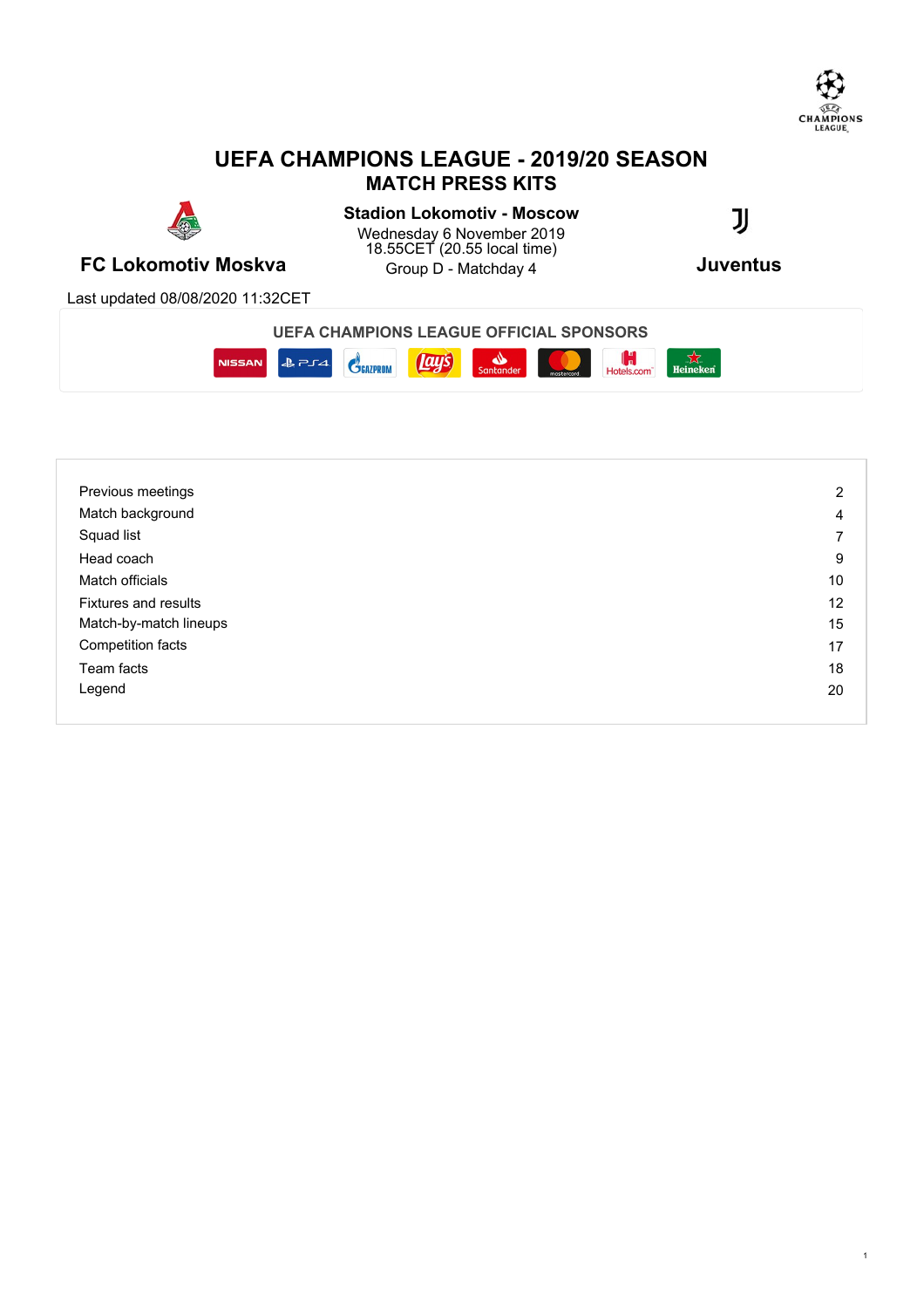# **Previous meetings**

# **Head to Head**

### **UEFA Champions League**

| <b>Date</b> | <b>Stage</b> | <b>Match</b>                   | Result           | Venue | <b>Goalscorers</b>                     |
|-------------|--------------|--------------------------------|------------------|-------|----------------------------------------|
| 22/10/2019  | GS           | Juventus - FC Lokomotiv Moskva | ົ.<br>$\angle$ - | urin  | Dybala 77, 79;<br>Aleksei Miranchuk 30 |

### **UEFA Cup**

| <b>Date</b> | <b>Stage</b> | <b>Match</b>                          | <b>Result</b>       | <b>Venue</b> | <b>Goalscorers</b>                |
|-------------|--------------|---------------------------------------|---------------------|--------------|-----------------------------------|
| 28/09/1993  |              | <b>FC Lokomotiv Moskva - Juventus</b> | $0 - 3$<br>agg: 0-4 | Moscow       | Marocchi 53                       |
| 15/09/1993  |              | <b>Juventus - FC Lokomotiv Moskva</b> | $3 - 0$             | Bologna      | R. Baggio 49, 86,<br>Ravanelli 70 |

|                                                                   |  | <b>Home</b>                                                               |  | Away |  | Final |  | Total |  |  |
|-------------------------------------------------------------------|--|---------------------------------------------------------------------------|--|------|--|-------|--|-------|--|--|
|                                                                   |  | PId W D L PId W D L PId W D L PId W D L GF GA                             |  |      |  |       |  |       |  |  |
| IFC Lokomotiv Moskva                                              |  | $1   0   0   1   2   0   0   2   0   0   0   0   3   0   0   3   1   6  $ |  |      |  |       |  |       |  |  |
| <b>Juventus</b>                                                   |  | 2 2 0 0 1 1 0 0 0 0 0 0 0 3 3 0 0 6 1                                     |  |      |  |       |  |       |  |  |
| FC Lokomotiv Moskva - Record versus clubs from opponents' country |  |                                                                           |  |      |  |       |  |       |  |  |

### **UEFA Cup**

| <b>Date</b> | <b>Stage</b> | <b>Match</b>                                 | Result | Venue   | <b>Goalscorers</b> |
|-------------|--------------|----------------------------------------------|--------|---------|--------------------|
| 03/11/2005  | GS           | US Città di Palermo - FC<br>Lokomotiv Moskva | U-U    | Palermo |                    |

## **UEFA Champions League**

| Date       | Stage | Match                                                    | <b>Result</b> | Venue  | <b>Goalscorers</b>                    |
|------------|-------|----------------------------------------------------------|---------------|--------|---------------------------------------|
| 05/11/2003 | GS1   | FC Internazionale Milano - FC<br>Lokomotiv Moskva        |               | Milan  | Recoba 14; Loskov<br>54               |
| 21/10/2003 | GS1   | <b>FC Lokomotiv Moskva - FC</b><br>Internazionale Milano | $3-0$         | Moscow | Loskov 2, Ashvetia<br>50, Khokhlov 57 |

### **UEFA Champions League**

| Date       | <b>Stage</b>    | <b>Match</b>                          | <b>Result</b> | Venue  | Goalscorers    |
|------------|-----------------|---------------------------------------|---------------|--------|----------------|
| 25/02/2003 | GS <sub>2</sub> | <b>FC Lokomotiv Moskva - AC Milan</b> | U-1           | Moscow | Rivaldo 34 (P) |
| 19/02/2003 | GS <sub>2</sub> | <b>AC Milan</b> - FC Lokomotiv Moskva |               | Milan  | Tomasson 62    |

### **UEFA Champions League**

| <b>Date</b> | <b>Stage</b>    | <b>Match</b>                         | <b>Result</b> | <b>Venue</b> | <b>Goalscorers</b>                           |
|-------------|-----------------|--------------------------------------|---------------|--------------|----------------------------------------------|
| 16/10/2001  | GS <sub>1</sub> | <b>FC Lokomotiv Moskva - AS Roma</b> | 0-1           | Moscow       | Cafu 78                                      |
| 26/09/2001  | GS1             | <b>AS Roma - FC Lokomotiv Moskva</b> | $2 - 1$       | Rome         | Chugainov 69 (og),<br>Totti 79; Obradović 59 |

# **UEFA Cup Winners' Cup**

| <b>Date</b> | <b>Stage</b> | <b>Match</b>                                                                                    | <b>Result</b>            | Venue | <b>Goalscorers</b> |
|-------------|--------------|-------------------------------------------------------------------------------------------------|--------------------------|-------|--------------------|
| 22/04/1999  | SF           | $\overline{\phantom{a}}$ Lazio - FC ' $\overline{\phantom{a}}$<br><b>SS</b><br>Lokomotiv Moskva | U-U<br>agg:<br>ag<br>. . | Rome  |                    |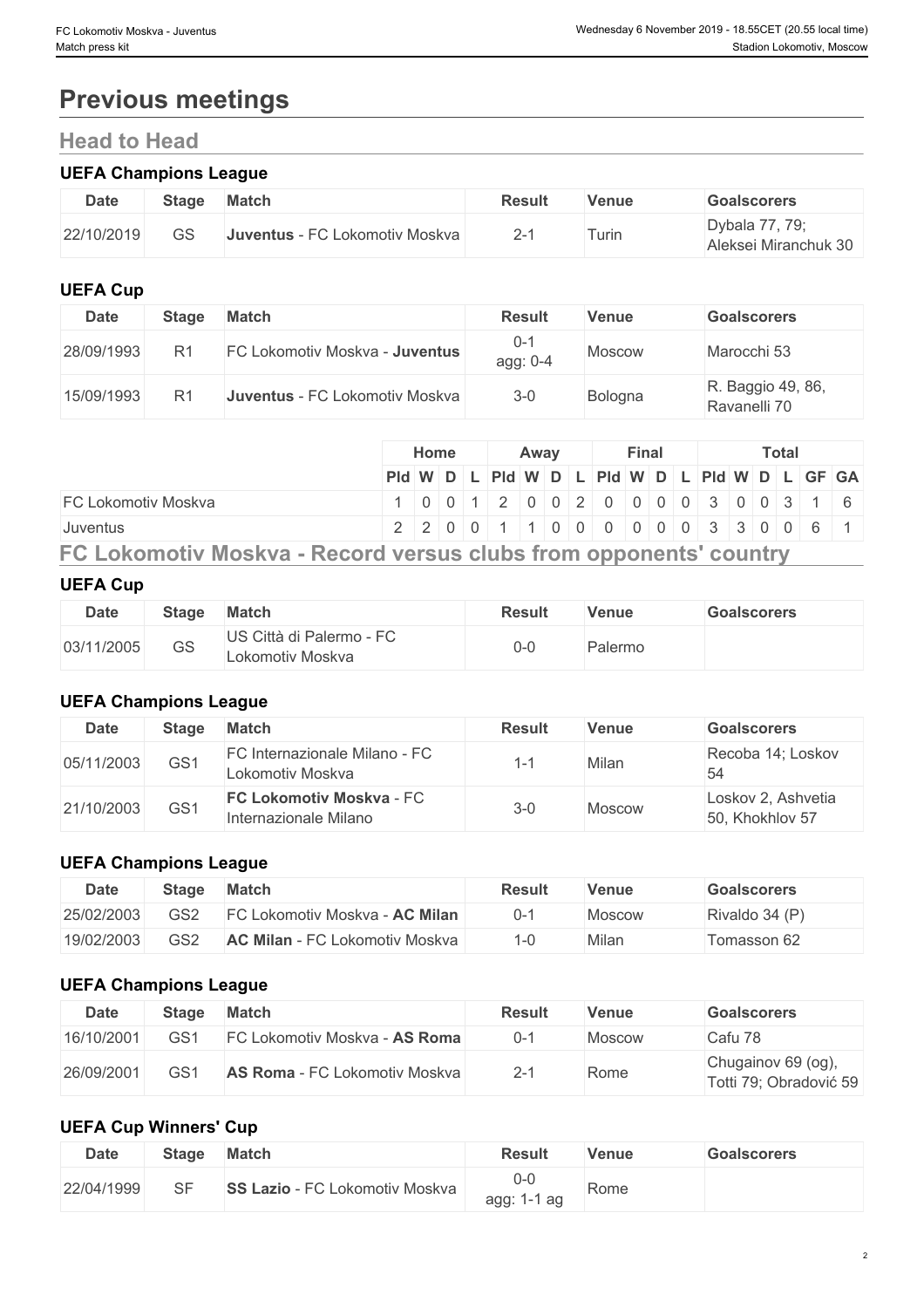# **UEFA Cup Winners' Cup**

| 08/04/1999 | $\cap$ | - SS Lazio<br>$-1$<br>∟okomotiv Moskva⊹ | <b>Aoscow</b> | Janashia 60; Bokšić |
|------------|--------|-----------------------------------------|---------------|---------------------|
|            | ◡      |                                         |               | --                  |

# **Juventus - Record versus clubs from opponents' country**

# **UEFA Champions League**

| <b>Date</b> | <b>Stage</b> | <b>Match</b>               | Result | Venue         | <b>Goalscorers</b> |
|-------------|--------------|----------------------------|--------|---------------|--------------------|
| 25/11/2008  | GS           | <b>FC Zenit - Juventus</b> | $0-0$  | St Petersburg |                    |
| 17/09/2008  | GS           | Juventus - FC Zenit        |        | Turin         | Del Piero 76       |

## **UEFA Intertoto Cup**

| <b>Date</b> | <b>Stage</b> | <b>Match</b>                | <b>Result</b>       | <b>Venue</b>  | <b>Goalscorers</b>                                                  |
|-------------|--------------|-----------------------------|---------------------|---------------|---------------------------------------------------------------------|
| 04/08/1999  | <b>SF</b>    | <b>Juventus - FC Rostov</b> | $5 - 1$<br>agg: 9-1 | Cesena        | F. Inzaghi 33, 65, 69,<br>Tacchinardi 48, Del<br>Piero 75; Duyun 38 |
| 28/07/1999  | SF           | FC Rostov - Juventus        | $0 - 4$             | Rostov-on-Don | Zambrotta 8, F.<br>Inzaghi 67, 88 (P),<br>Kovačević 70              |

|                     | Home                                                                                                   |  | Away |  | Final |  |  | <b>Total</b> |  |
|---------------------|--------------------------------------------------------------------------------------------------------|--|------|--|-------|--|--|--------------|--|
|                     | $PId \mid W \mid D \mid L \mid PId \mid W \mid D \mid L \mid PId \mid W \mid D \mid L \mid GF \mid GA$ |  |      |  |       |  |  |              |  |
| FC Lokomotiv Moskva | 5 1 1 3 7 0 3 4 0 0 0 0 12 1 4 7 7 13                                                                  |  |      |  |       |  |  |              |  |
| Juventus            | 4 4 0 0 3 2 1 0 0 0 0 0 7 6 1 0 16 2                                                                   |  |      |  |       |  |  |              |  |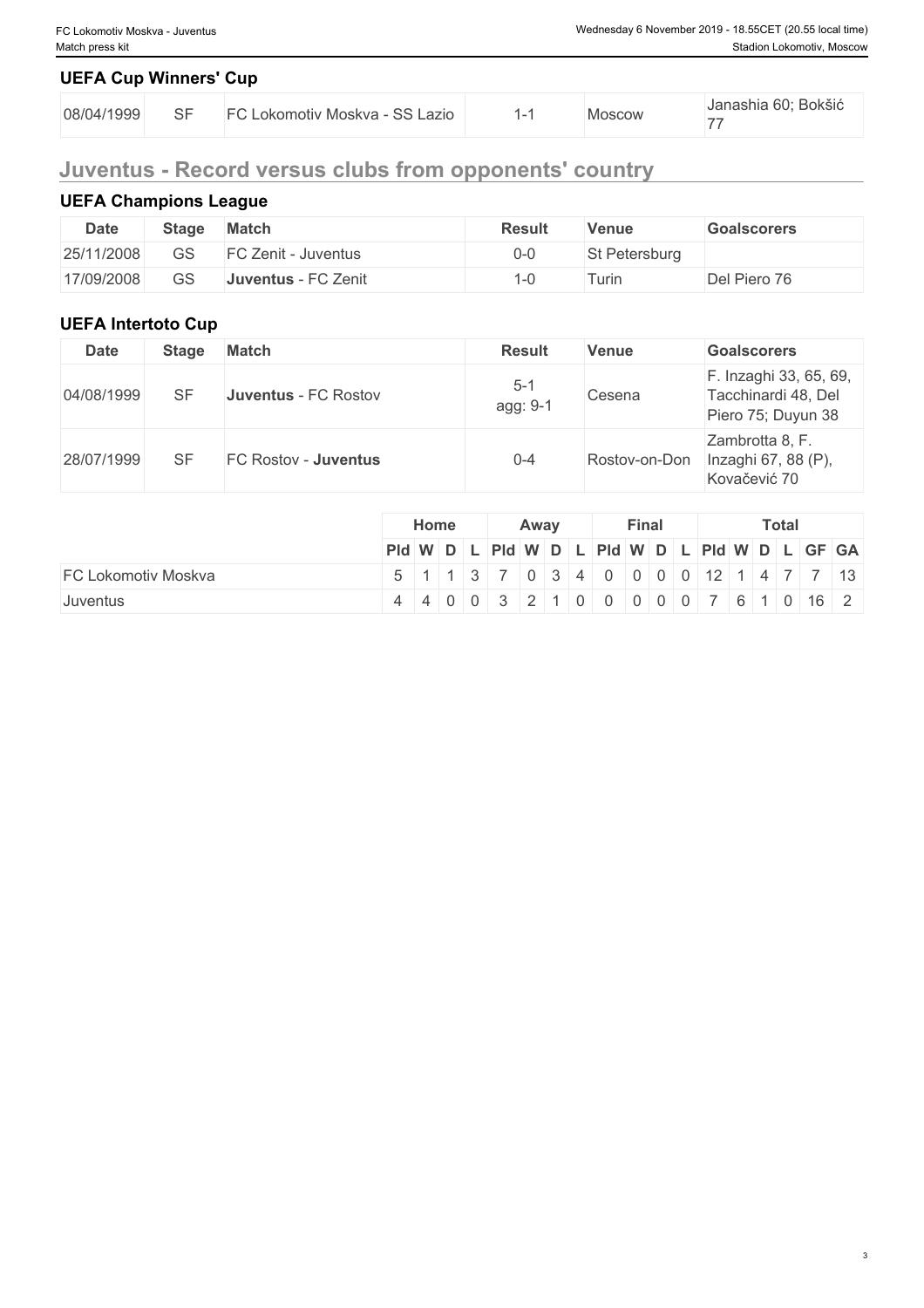# **Match background**

A late comeback win on Matchday 3 took Juventus into a favourable position in Group D, and the Italian champions will be out to consolidate their advantage over Lokomotiv Moskva when the teams meet again in Russia.

• A first-half Aleksei Miranchuk goal in Turin had Loko dreaming of a famous UEFA Champions League win, only for Juve's Paulo Dybala to score twice in quick succession in the closing stages. That took the Bianconeri on to seven points, level with Atlético Madrid and four ahead of third-placed Lokomotiv; another Juventus victory in Moscow will secure a place in the round of 16. Colomotiv Makes Jerminston are interestingent on the second in Group D, and the listing members with the group stage for the group stage for the seasons of the fifth time overall and the fifth time overall and the seasons • Classmer Moska - Jovenus<br>
• Washington Machinesis - Washington Comparison Control of the Comparison of a section in Group D, and the Italian champions<br>
A late comeback win on Matchday 3 took Juventus into a favourable po Chumno Malew- Juxetus (Chumno Malew- Lost at the Chumno Malematic Chumno Malematic Chumno Malematic Chumnom Malematic Chumnom Malematic Chumnom Malematic Chumnom Malematic Chumnom Malematic Chumnom Malematic Chumnom Malema

#### **Previous meetings**

• Before Matchday 3 Juventus had won the two previous fixtures between the sides without conceding, coming out 4-0 aggregate victors in the 1993/94 UEFA Cup first round. Roberto Baggio scored either side of a Fabrizio Ravanelli goal in the first leg in Turin, before Giancarlo Marocchi got the only goal of the Moscow second leg.

## **Form guide**

### **Lokomotiv**

• A 2-1 win at Bayer Leverkusen on Matchday 1 was Lokomotiv's first away victory in the UEFA Champions League since a 2-1 win at Galatasaray in the 2002/03 first group stage. Their record between those two victories, qualifying included, was D4 L9. The Moscow club were then beaten 2-0 at home by Atlético Madrid in their second fixture. shows in the main that is a both the state of the main of the state when the state of the state of the state of the state of the state of the state of the state of the state of the state of the state of the state of the st

• Second in the Russian Premier League last season, when they won the Russian Cup for the third time in five years, appearance was their first since 2003/04.

picking up their only points with a 2-0 home defeat of the Turkish club on Matchday 5.

• The win against Galatasaray ended Loko's run of six consecutive European defeats – they had won the previous four. That run was the worst losing sequence in Lokomotiv's European history, eclipsing their five successive losses in 2003.

However, they have still won four of their last seven home matches in the UEFA Champions League proper.

• Lokomotiv have won only five of their last 14 European fixtures in Moscow, losing seven.

• Lokomotiv's last visit from an Italian club brought a 3-0 defeat of Internazionale in the 2003/04 UEFA Champions League group stage, their sole success against a Serie A side; their record in Moscow otherwise is D1 L3, and overall D4 L7.

#### **Juventus**

• Having let slip a two-goal lead to draw 2-2 at Atlético Madrid on Matchday 1, Juventus made no such mistake in their second fixture, overcoming Leverkusen 3-0 in Turin. Despite that result and the defeat of Lokomotiv last time out, they have won only three of their last eight UEFA Champions League matches (D2 L3).

• In 2018/19, under Massimiliano Allegri, Juve finished first in Group H ahead of Manchester United, Valencia and Young Boys, picking up 12 points. After turning round their tie against Atlético in the round of 16 (0-2 a, 3-0 h), they drew 1-1 at Ajax in the first leg of their quarter-final only to bow out following a 2-1 home defeat.

• Juve are without a win in their last four European away matches, losing at Young Boys (1-2) on Matchday 6 last season before the defeat by Atlético and draws at Ajax and, this season, Atlético. The defeat in Switzerland ended Juve's five-match winning run in UEFA Champions League away matches.

UEFA Champions League group stage; they won their first two games in the country and have yet to concede a goal there. The contract of the contract of the contract of the contract of the contract of the contract of the contract of the contract of the contract of the contract of the contract of the contract of the contract of the con

• Champions of Italy for a record eighth season in a row in 2018/19, this is Juve's 20th UEFA Champions League campaign; they have reached the last 16 or better in 16 of the previous 19.

• Winners in 1985 and 1996, Juventus have played in nine European Cup finals – losing a record seven, including all of their last five.

#### **Links and trivia**

• Benedikt Höwedes spent 2017/18 on loan at Juventus from Schalke, scoring once in three Serie A appearances.

• Have also played in Italy: João Mário (Internazionale 2016–18, 2018/19)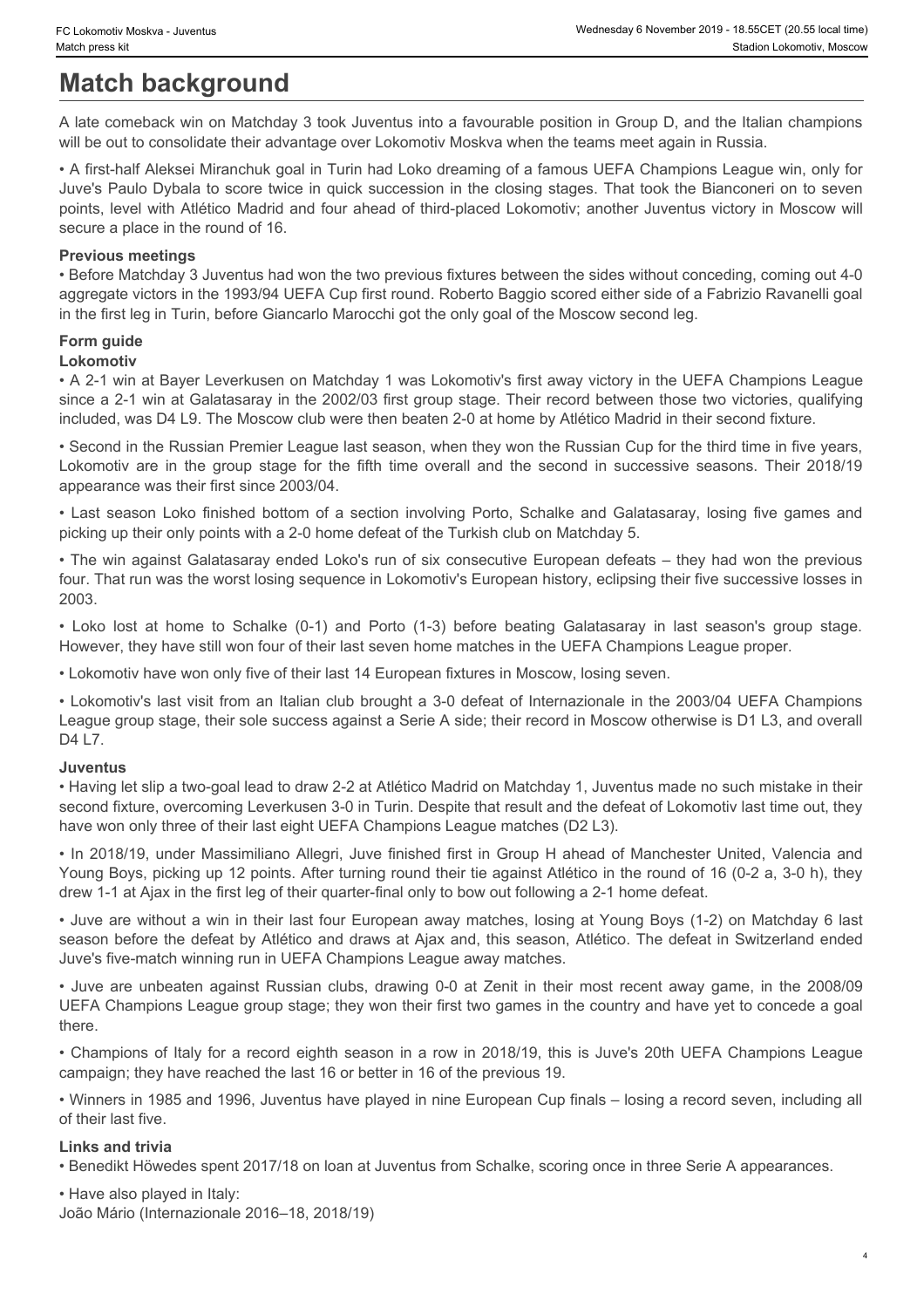Luka Djordjević (Sampdoria 2014/15)

• Cristiano Ronaldo has scored three goals for Portugal in six games against Russia, most recently in a 1-0 win in the 2017 FIFA Confederations Cup group stage, Fedor Smolov playing for the hosts.

• Gianluigi Buffon made his Italy debut in a 1-1 draw in Russia in the play-offs for the 1998 FIFA World Cup on 29 October 1997.

• Aaron Ramsey scored and provided an assist in Wales's 3-0 defeat of Smolov's Russia in the UEFA EURO 2016 group stage.

• International team-mates:

João Mário, Éder & Cristiano Ronaldo (Portugal)

Maciej Rybus, Grzegorz Krychowiak & Wojciech Szczęsny (Poland)

• Ronaldo, Éder and João Mário were all in Portugal's victorious UEFA EURO 2016 squad, Éder scoring the extra-The final against Reavist Associations and the final against France after the final and properties after a constant a constant a constant against France after Ronaldo has scored three goals for Portugal in six games agains France team. • Userant Vestera - Juvenna (Comparison)<br>• We also the match winning the passis for Partingal in six games against Russia, most recently in a 1-0 win in the Circliano Ronaldo has scored three posits for Partingal in six ga • Rhonigate Commuteria 2014-115)<br>• Richaran Provide and society there goes for Portugal in lax games against Russis, most recently in a 1-0 win in the<br>CSTP F/R Confederations coup or the goes Feron Virtugal in lax games ag

• Have played together

Benedikt Höwedes & Sami Khedira (Germany) Grzegorz Krychowiak & Adrien Rabiot (Paris Saint-Germain 2016/17)

• Rodrigo Bentancur helped Uruguay to a 3-0 defeat of Russia in the 2018 World Cup group stage. Aleksei Miranchuk and substitute Smolov played for the hosts.

• Gonzalo Higuaín scored a hat-trick in Napoli's 3-1 defeat of Lokomotiv's city rivals Dinamo Moskva in the 2014/15 UEFA Europa League round of 16.

#### **Latest news**

#### **Lokomotiv**

Moskva on 27 October, dropping them to third place in the standings. That was the first time this season Loko had conceded more than two goals in a competitive game.

• A 1-1 league draw at Ufa on Saturday made it three games without a win in all competitions (D1 L2).

• Loko have picked up 30 points from their first 15 league matches this season, five more than at the same stage last season.

• Lokomotiv claimed their third Russian Super Cup on 6 July, beating Zenit 3-2.

• Holders Lokomotiv lost 4-1 on penalties at second division Baltika Kaliningrad in the last 32 of the Russian Cup on 25 September after a 1-1 draw.

Spartak and Ufa.

• Maciej Rybus recovered from a groin problem to play 90 minutes at Ufa, his first appearance since 10 October.

• Fedor Smolov has not played since 6 October because of a thigh injury.

• Luka Djordjević has been out since 18 October due to a knee injury.

• Anton Miranchuk is expected to miss the rest of the UEFA Champions League group stage after suffering a foot injury in the 1-0 win at Sochi on 14 September.

• Jefferson Farfán and Boris Rotenberg are long-term absentees with knee injuries.

#### **Juventus**

• Cristiano Ronaldo has made 173 UEFA club competition appearances, level with Xavi Hernández; with his next, he will draw level with Paolo Maldini's record for an outfield player and move into joint second place on the all-time list. Iker Casillas holds the overall record on 188 games.

• Juventus need one more goal to reach 300 in the UEFA Champions League, group stage to final.

• Danilo's next appearance in UEFA club competition will be his 50th.

• Having found the net against Leverkusen on Matchday 2, Cristiano Ronaldo has now scored against 33 teams in the UEFA Champions League, equalling the record of Raúl González; he has never scored against Lokomotiv.

• Matthijs de Ligt's first Juventus goal earned a 1-0 derby win at Torino on Saturday night that kept them one point above Internazionale at the Serie A summit.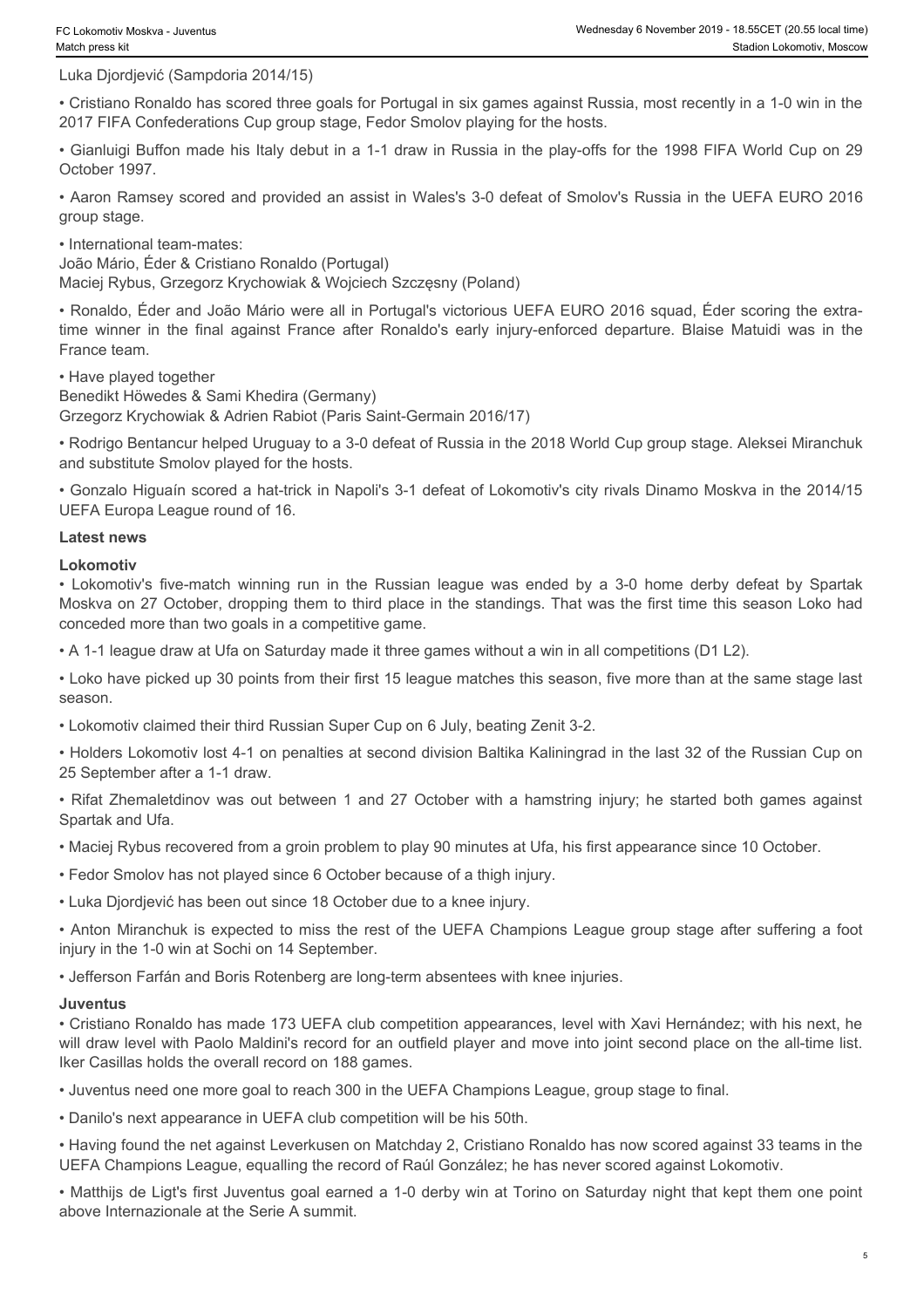• Ronaldo was rested for a 1-1 draw at Lecce on 26 October, when Paulo Dybala scored from the penalty spot; the Argentinian now has four goals in five games in all competitions.

Bonucci's first goal of the season had given the Bianconeri the lead.

• Juventus have won four of their last six games in all competitions 2-1.

• Juventus are still undefeated this season in all competitions (W11 D3), winning seven out of seven at home.

• Long-term absentees Giorgio Chiellini (knee) and Mattia Perin (shoulder) are not in the UEFA Champions League squad.

• Four days and the ventes skit we on 26 October, when Paulo Dybala scored from the penalty spot; the Stadion Lokomotiv, Moscow<br>• Ronaldo was rested for a 1-1 draw at Lecce on 26 October, when Paulo Dybala scored from the • Mattia De Sciglio played 90 minutes at Torino on Saturday, his first appearance since suffering a thigh injury against Napoli on 31 August.

• Claimativ Meake - Juventus are restricted for a 1-1 draw at Lecce on 26 October, when Paulo Dybala scored from the penalty spot; the Ronaldo was rested for a 1-1 draw at Lecce on 26 October, when Paulo Dybala scored from injury.

• Douglas Costa (thigh) and Aaron Ramsey (groin) both returned from injury as substitutes against Genoa, their first appearances since 14 September and 1 October respectively.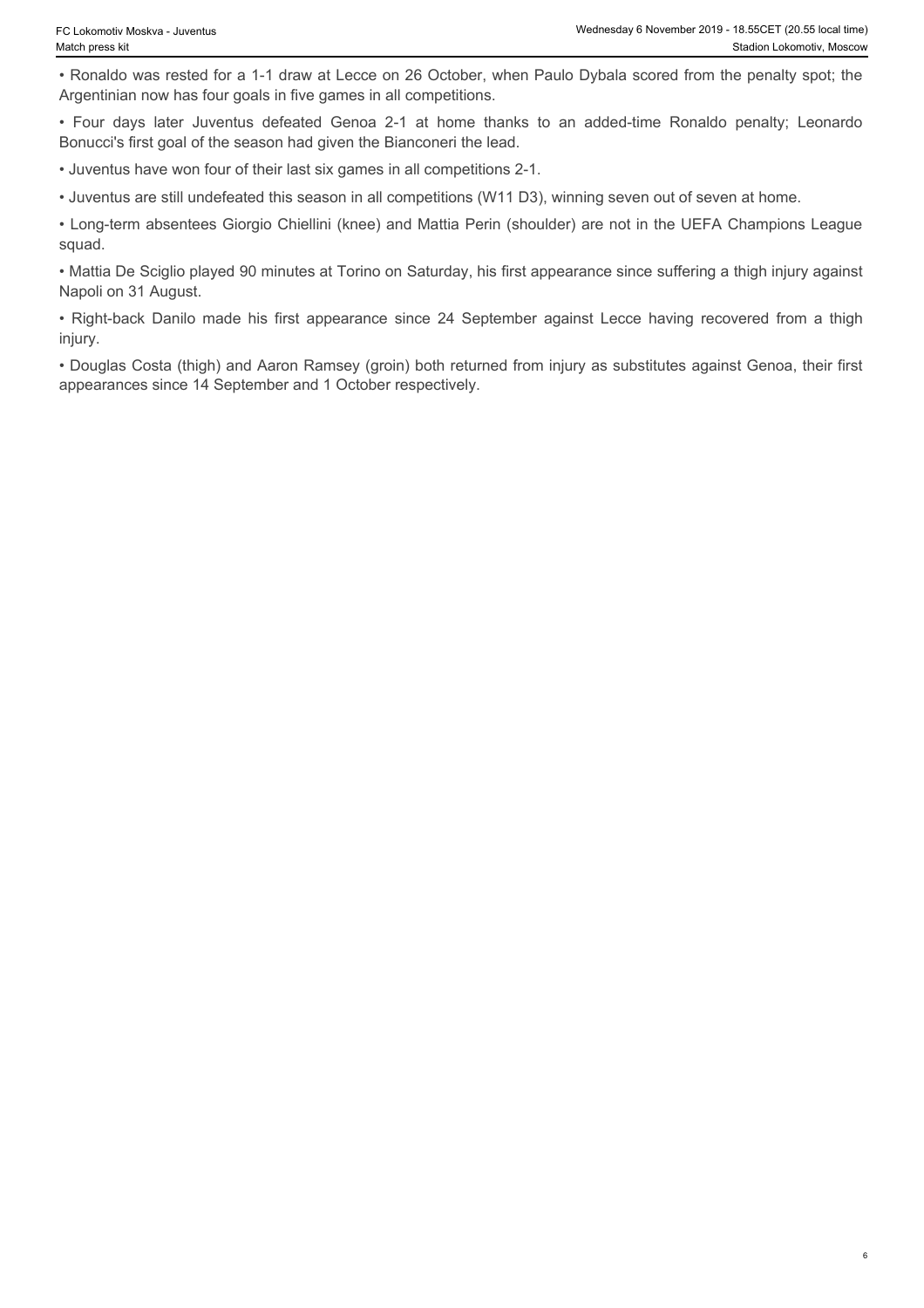# **Squad list**

# **FC Lokomotiv Moskva**

|                          |      |                                                 |       |                          |                                                                                                                           | <b>Current season</b>                                                                                         |                          |                  |                      |                | <b>All-time</b>                         |                          |                 |                                                                  |
|--------------------------|------|-------------------------------------------------|-------|--------------------------|---------------------------------------------------------------------------------------------------------------------------|---------------------------------------------------------------------------------------------------------------|--------------------------|------------------|----------------------|----------------|-----------------------------------------|--------------------------|-----------------|------------------------------------------------------------------|
|                          |      |                                                 |       |                          |                                                                                                                           | <b>UCLQ</b>                                                                                                   |                          | UCL League       |                      |                | UCL                                     |                          |                 | <b>UEFA</b>                                                      |
| No. Player               | Nat. | <b>DoB</b>                                      | Age D |                          |                                                                                                                           |                                                                                                               |                          |                  |                      |                | Pid Gis Pid Gis Pid Gis Pid Gis Pid Gis |                          |                 |                                                                  |
| <b>Goalkeepers</b>       |      |                                                 |       |                          |                                                                                                                           |                                                                                                               |                          |                  |                      |                |                                         |                          |                 |                                                                  |
| 1 Guilherme              |      | RUS 12/12/1985 33                               |       | $\overline{\phantom{a}}$ | $\sim$                                                                                                                    | $\sim$                                                                                                        | 3                        | $\sim$           | 15                   | $\sim$         | 9                                       | $\overline{\phantom{a}}$ | $36 -$          |                                                                  |
| 30 Nikita Medvedev       |      | RUS 17/12/1994 24                               |       |                          |                                                                                                                           |                                                                                                               |                          | $\sim$ 100 $\pm$ | $\sim$               | $\sim$         | $\sim$                                  | $\sim$                   | 5               | $\sim$                                                           |
| 77 Anton Kochenkov       |      | RUS 02/04/1987 32                               |       | $\overline{\phantom{a}}$ | $\sim$                                                                                                                    | $\sim$                                                                                                        | $\mathbf{r}$             | $\sim$           |                      |                | $\overline{\phantom{a}}$                | $\sim$                   | 3               | $\sim$                                                           |
| <b>Defenders</b>         |      |                                                 |       |                          |                                                                                                                           |                                                                                                               |                          |                  |                      |                |                                         |                          |                 |                                                                  |
| 2 Dmitri Zhivoglyadov    |      | RUS 29/05/1994 25                               |       |                          | $\frac{1}{2} \left( \frac{1}{2} \right) \left( \frac{1}{2} \right) \left( \frac{1}{2} \right) \left( \frac{1}{2} \right)$ | $\sim$                                                                                                        |                          |                  | 8                    |                |                                         |                          | 6               | $\sim$                                                           |
| 3 Bryan Idowu            |      | NGA 18/05/1992 27                               |       |                          | $\sim$                                                                                                                    | $\sim$                                                                                                        | 3                        |                  | 6                    |                | 6                                       |                          | 6               |                                                                  |
| 5 Benedikt Höwedes       |      | GER 29/02/1988 31                               |       | $\sim$                   | $\sim$                                                                                                                    | $\sim$                                                                                                        | 3                        |                  | 11                   | $\sim$         | 43                                      | 5                        | 74 6            |                                                                  |
| 14 Vedran <b>Ćorluka</b> |      | CRO 05/02/1986 33                               |       |                          |                                                                                                                           | $\sim$                                                                                                        | 3                        | $\sim$           | 15                   | $\sim$ $-$     | 13                                      | $\sim$                   | $37 -$          |                                                                  |
| 27 Murilo                |      | BRA 27/03/1997 22                               |       | $\sim$                   | $\sim$                                                                                                                    | $\sim$                                                                                                        | $\mathbf{3}$             | $\sim$           | 12                   | $\sim$         | 3                                       | $\overline{\phantom{a}}$ | 3               | $\sim$                                                           |
| 28 Boris Rotenberg       |      | FIN 19/05/1986 33                               |       | $\overline{\phantom{a}}$ | $\sim$                                                                                                                    | $\sim$                                                                                                        | $\overline{\phantom{a}}$ |                  |                      |                |                                         | $\overline{\phantom{a}}$ | 5               | $\sim$                                                           |
| 31 Maciej Rybus          |      | POL 19/08/1989 30                               |       | $\sim$                   | $\sim$                                                                                                                    | $\sim$                                                                                                        | 2                        |                  | 9                    | $\sim$         | 8                                       | $\sim$                   | 35              | $\overline{2}$                                                   |
| 33 Solomon Kverkvelia    |      | GEO 06/02/1992 27                               |       | $\overline{\phantom{a}}$ |                                                                                                                           | $\frac{1}{2}$ , $\frac{1}{2}$ , $\frac{1}{2}$ , $\frac{1}{2}$ , $\frac{1}{2}$ , $\frac{1}{2}$ , $\frac{1}{2}$ |                          | $\sim$           | $\sim$               | $\sim$         | 5                                       | $\sim$                   | $32 -$          |                                                                  |
| 37 Stanislav Magkeev     |      | RUS 27/03/1999 20                               |       | $\overline{\phantom{a}}$ | $\sim$                                                                                                                    | $\sim$                                                                                                        | $\overline{\phantom{a}}$ |                  | $\mathbf{2}$         |                |                                         |                          |                 |                                                                  |
| <b>Midfielders</b>       |      |                                                 |       |                          |                                                                                                                           |                                                                                                               |                          |                  |                      |                |                                         |                          |                 |                                                                  |
| 6 Dmitri Barinov         |      | RUS 11/09/1996 23                               |       |                          | $\mathbf{r}$ $\mathbf{r}$ $\mathbf{r}$ $\mathbf{r}$ $\mathbf{r}$ $\mathbf{r}$                                             | $\sim$                                                                                                        | $3 \mid$                 | $\overline{1}$   | 14                   | $\overline{1}$ | $\overline{7}$                          |                          | 9               |                                                                  |
| 7 Grzegorz Krychowiak    |      | POL 29/01/1990 29                               |       |                          | $\sim$                                                                                                                    | $\sim$                                                                                                        | $\mathbf{3}$             |                  | $1 \mid 13$          | - 5            | 21                                      | $\overline{1}$           | $42 \mid 3$     |                                                                  |
| 11 Anton Miranchuk       |      | RUS 17/10/1995 24                               |       | $\overline{\phantom{a}}$ | $\sim$                                                                                                                    |                                                                                                               | $\overline{\phantom{a}}$ |                  | 8                    | $\overline{2}$ | 6                                       |                          | 20 <sup>1</sup> | $\overline{3}$                                                   |
| 18 Aleksandr Kolomeytsev |      | RUS 21/02/1989 30                               |       |                          | $\frac{1}{2} \left( \frac{1}{2} \right) \left( \frac{1}{2} \right) \left( \frac{1}{2} \right) \left( \frac{1}{2} \right)$ | $\sim$                                                                                                        | $\overline{2}$           |                  | $\overline{7}$       | -1             | $\overline{2}$                          | $\sim$                   | $17 -$          |                                                                  |
| 20 Vladislav Ignatyev    |      | RUS 20/01/1987 32                               |       |                          | $\sim$                                                                                                                    | $\sim$                                                                                                        | $\mathbf{3}$             | $\sim$           | 12                   | $\overline{1}$ | 9                                       | $\mathbf{1}$             | $32 \mid 4$     |                                                                  |
| 23 João Mário            |      | POR 19/01/1993 26                               |       | $\sim$                   | $\sim$                                                                                                                    | $\sim$                                                                                                        | 3                        |                  | 7                    | -1             | 9                                       |                          | 19              | $\overline{1}$                                                   |
| 59 Aleksei Miranchuk     |      | RUS 17/10/1995 24                               |       | $\sim$                   | $\sim$                                                                                                                    | $\sim$                                                                                                        | $\vert$ 1                | $\overline{1}$   | $12 \quad 4$         |                | $\overline{7}$                          | $\overline{1}$           | $22 \mid 3$     |                                                                  |
| 67 Roman Tugarev         |      | RUS 22/07/1998 21                               |       | $\overline{\phantom{a}}$ | $\sim$                                                                                                                    | $\sim$                                                                                                        | $\sim$                   |                  | $\mathbf{3}$         | $\sim$         | $\sim$                                  | $\sim$                   |                 | $\mathcal{L} = \{ \mathcal{L} \mid \mathcal{L} = \mathcal{L} \}$ |
| 69 Daniil Kulikov        |      | RUS 24/06/1998 21                               |       | $\sim$                   | $\mathbf{r}$                                                                                                              | $\sim$                                                                                                        | $\sim$                   | $\sim$           | $\mathbf 1$          | $\sim$         | $\sim$                                  | $\sim$                   |                 | $\sim$ 100 $\sim$ 100 $\sim$                                     |
| 84 Mikhail Lysov         |      | RUS 29/01/1998 21                               |       | $\sim$                   | $\sim$                                                                                                                    | $\sim$                                                                                                        | $\sim$                   | $\sim$           | $\blacktriangleleft$ | $\sim$         | $\overline{1}$                          | $\sim$                   | 6               | $\sim$                                                           |
| 89 Nikita Dorofeev       |      | RUS 15/02/1998 21 - - - - - - - - - - - - - - - |       |                          |                                                                                                                           |                                                                                                               |                          |                  |                      |                |                                         |                          |                 |                                                                  |
| 94 Dmitrii Rybchinskii   |      | RUS 19/08/1998 21 - - - - - - - 1 - 1 - - - - - |       |                          |                                                                                                                           |                                                                                                               |                          |                  |                      |                |                                         |                          |                 |                                                                  |
| <b>Forwards</b>          |      |                                                 |       |                          |                                                                                                                           |                                                                                                               |                          |                  |                      |                |                                         |                          |                 |                                                                  |
| 9 Fedor Smolov           |      | RUS 09/02/1990 29 - - - - 2 - 11 3              |       |                          |                                                                                                                           |                                                                                                               |                          |                  |                      |                | $5 -$                                   |                          | 44 10           |                                                                  |
| 17 Rifat Zhemaletdinov   |      | RUS 20/09/1996 23                               |       |                          |                                                                                                                           |                                                                                                               |                          | $   2$ $ 12$ 1 4 |                      |                |                                         | $\sim$ $-$               |                 | $5 -$                                                            |
| $19$ Eder                |      | $ POR $ 22/12/1987 31 - - -                     |       |                          |                                                                                                                           |                                                                                                               |                          |                  |                      |                | $2 - 9$ 4 14 -                          |                          | $26 -$          |                                                                  |
| 22 Luka Djordjević       |      | MNE 09/07/1994 25 - - - - - - 4 - 1             |       |                          |                                                                                                                           |                                                                                                               |                          |                  |                      |                |                                         |                          |                 | $8 \mid 1$                                                       |
| Coach                    |      |                                                 |       |                          |                                                                                                                           |                                                                                                               |                          |                  |                      |                |                                         |                          |                 |                                                                  |
| - Yuri Semin             |      | RUS 11/05/1947 72 - - - 3 - - - 42 - 132 -      |       |                          |                                                                                                                           |                                                                                                               |                          |                  |                      |                |                                         |                          |                 |                                                                  |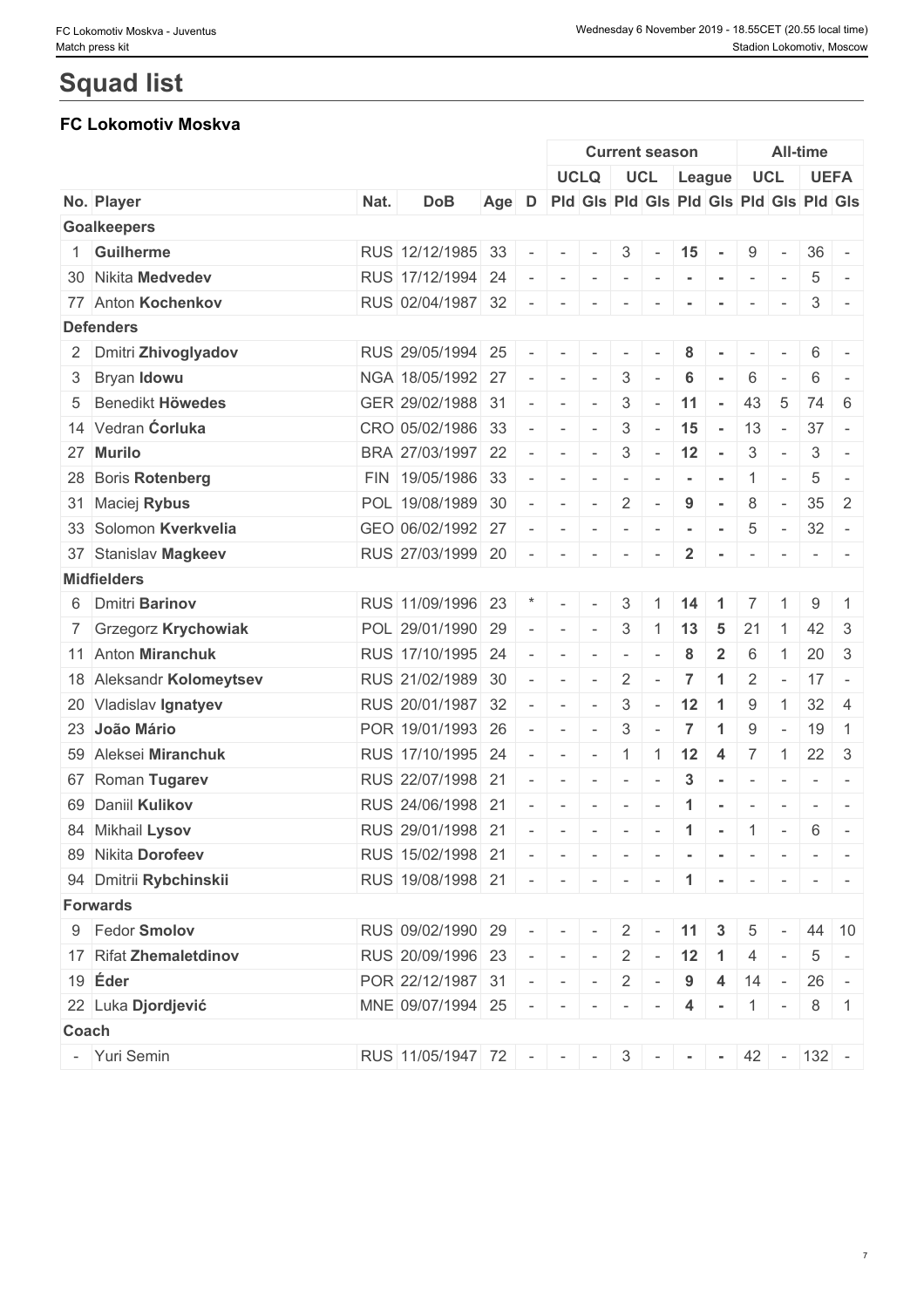#### **Juventus**

|                          |      |                   |       |           |                                                                                                | <b>Current season</b>                   |                 |                          |                         |                | <b>All-time</b> |                 |                 |                |  |
|--------------------------|------|-------------------|-------|-----------|------------------------------------------------------------------------------------------------|-----------------------------------------|-----------------|--------------------------|-------------------------|----------------|-----------------|-----------------|-----------------|----------------|--|
|                          |      |                   |       |           |                                                                                                | <b>UCLQ</b>                             |                 |                          | UCL League              |                |                 |                 | UCL UEFA        |                |  |
| No. Player               | Nat. | <b>DoB</b>        | Age D |           |                                                                                                | Pid Gis Pid Gis Pid Gis Pid Gis Pid Gis |                 |                          |                         |                |                 |                 |                 |                |  |
| <b>Goalkeepers</b>       |      |                   |       |           |                                                                                                |                                         |                 |                          |                         |                |                 |                 |                 |                |  |
| 1 Wojciech Szczęsny      |      | POL 18/04/1990 29 |       |           | $\sim$                                                                                         | $\sim$                                  | $3\phantom{.0}$ | $\sim$                   | $\overline{7}$          | $\sim$         | 46              | $\sim$ $-$      | $53 -$          |                |  |
| 31 Carlo Pinsoglio       |      | ITA 16/03/1990 29 |       |           | $\sim$                                                                                         | $\sim$                                  |                 |                          |                         |                |                 |                 |                 |                |  |
| 77 Gianluigi Buffon      |      | ITA 28/01/1978 41 |       | $\sim$    | $\sim$                                                                                         | $\sim$                                  | $\sim$          | $\overline{\phantom{a}}$ | 4                       |                |                 |                 | $- 122 - 165 -$ |                |  |
| <b>Defenders</b>         |      |                   |       |           |                                                                                                |                                         |                 |                          |                         |                |                 |                 |                 |                |  |
| 2 Mattia De Sciglio      |      | ITA 20/10/1992 27 |       | $\sim$    | $\sim$                                                                                         | $\sim$                                  | $\sim$          |                          | 3                       |                | 19              | $\sim$          | 20 <sup>1</sup> | $\sim$ $-$     |  |
| 4 Matthijs de Ligt       |      | NED 12/08/1999 20 |       |           | $   -$                                                                                         |                                         | $\mathbf{3}$    | $\sim$                   | 8                       | $\mathbf{1}$   | 14              | 2               | 33 <sup>1</sup> | $\mathbf{3}$   |  |
| 12 Alex Sandro           |      | BRA 26/01/1991 28 |       | $\omega$  | $\sim$                                                                                         | $\sim$                                  | 3               | $\sim$                   | 9                       |                | 59              | $\sim$          | $67 -$          |                |  |
| 13 Danilo                |      | BRA 15/07/1991 28 |       |           | the contract of the                                                                            | $\sim$                                  | $\vert$ 1       | $\overline{\phantom{a}}$ | 5                       | $\mathbf{1}$   | 40              | $\overline{1}$  | 49              | $\overline{1}$ |  |
| 19 Leonardo Bonucci      |      | ITA 01/05/1987 32 |       | $\sim$    | $\mathbf{1}$                                                                                   | $\mathcal{L}_{\mathcal{A}}$             | 3               | $\sim$                   | 11                      | $\overline{1}$ | 61              | $\overline{2}$  | $87 \;   \; 4$  |                |  |
| 24 Daniele Rugani        |      | ITA 29/07/1994 25 |       |           |                                                                                                | $     -$                                |                 | $\sim$ 100 $\pm$         | $\blacktriangleleft$    | $\sim$         | 9               | $\overline{1}$  | 9               | $\overline{1}$ |  |
| 28 Merih Demiral         |      | TUR 05/03/1998 21 |       |           | $-1 - 1$                                                                                       |                                         |                 | $\vert \cdot \vert$      | $\blacktriangleleft$    | $\sim$         | $\sim$          | $\mathbf{r}$    | $1 - 1 - 1 = 1$ |                |  |
| <b>Midfielders</b>       |      |                   |       |           |                                                                                                |                                         |                 |                          |                         |                |                 |                 |                 |                |  |
| 5 Miralem Pjanić         |      | BIH 02/04/1990 29 |       | $\sim$    | $\sim$                                                                                         | $\sim$                                  | 3               | $\sim$                   | 10                      | $\mathbf{3}$   |                 |                 | 67 11 75 12     |                |  |
| 6 Sami Khedira           |      | GER 04/04/1987 32 |       |           | $\frac{1}{2} \left( \frac{1}{2} \right) \left( \frac{1}{2} \right) \left( \frac{1}{2} \right)$ | $\sim$                                  |                 |                          | $3$ - 11 - 75           |                |                 | $\overline{1}$  | $85 \quad 2$    |                |  |
| 8 Aaron Ramsey           |      | WAL 26/12/1990 28 |       | $\sim$    | $\sim$                                                                                         | $\sim$                                  | $\overline{2}$  |                          | $\sqrt{5}$              | $\mathbf{1}$   | 45              | 8               |                 | 65 17          |  |
| 14 Blaise Matuidi        |      | FRA 09/04/1987 32 |       |           | $\sim$                                                                                         | $\sim$                                  | $\mathbf{3}$    |                          | $1 \vert 10$            | $\sim$         | 66              | 8               | 79              | -8             |  |
| 16 Juan Cuadrado         |      | COL 26/05/1988 31 |       | $\vert$ S | $\sim$                                                                                         | $\sim$                                  | $\mathbf{3}$    | $\overline{1}$           | 10                      | $\sim$         | 35              | $\overline{4}$  | 48              | - 8            |  |
| 25 Adrien Rabiot         |      | FRA 03/04/1995 24 |       | $\sim$    | $\sim$                                                                                         | $\sim$                                  | $\vert$ 1       | $\sim$                   | 6                       | $\sim$         | 37              | $\overline{4}$  | 37              | -4             |  |
| 30 Rodrigo Bentancur     |      | URU 25/06/1997 22 |       |           |                                                                                                |                                         | $\mathbf{3}$    | $\sim$                   | 8                       | $\sim$ $-$     | 15              | $\sim$ $-$      | $15 -$          |                |  |
| 33 Federico Bernardeschi |      | ITA 16/02/1994 25 |       |           |                                                                                                | $-1 - 1 - 1 - 1$                        | $\overline{2}$  | $\vert$ 1                | 9                       |                | $-15$           | $\vert 2 \vert$ |                 | $33 \mid 10$   |  |
| <b>Forwards</b>          |      |                   |       |           |                                                                                                |                                         |                 |                          |                         |                |                 |                 |                 |                |  |
| 7 Cristiano Ronaldo      |      | POR 05/02/1985 34 |       | $\sim$    | $\sim$                                                                                         | $\sim$                                  | 3               |                          | 9                       | 5              |                 |                 | 165 127 173 130 |                |  |
| 10 Paulo Dybala          |      | ARG 15/11/1993 25 |       | $\sim$    | $\sim$                                                                                         | $\sim$                                  | $\mathbf{3}$    | 2                        | 9                       | $\overline{2}$ |                 |                 | 38 13 38 13     |                |  |
| 11 Douglas Costa         |      | BRA 14/09/1990 29 |       | $\sim$    | $\sim$                                                                                         | $\sim$                                  | $\sim$          | $\overline{\phantom{a}}$ | $\overline{\mathbf{4}}$ | $\sim$         | 69              |                 | $10$ 73 10      |                |  |
| 21 Gonzalo Higuaín       |      | ARG 10/12/1987 31 |       | $\sim$    | $\sim$                                                                                         | $\sim$                                  | $\mathbf{3}$    | $\mathbf{1}$             | 9                       | $2^{\circ}$    |                 |                 | 78 23 109 36    |                |  |
| Coach                    |      |                   |       |           |                                                                                                |                                         |                 |                          |                         |                |                 |                 |                 |                |  |
|                          |      |                   |       |           |                                                                                                |                                         |                 |                          |                         |                |                 |                 |                 |                |  |
| - Maurizio Sarri         |      | ITA 10/01/1959 60 |       |           | and the state                                                                                  | $\mathbf{1}$                            | $\mathbf{3}$    | $\sim$                   | $\sim$                  |                | $-17 -$         |                 | 44 -            |                |  |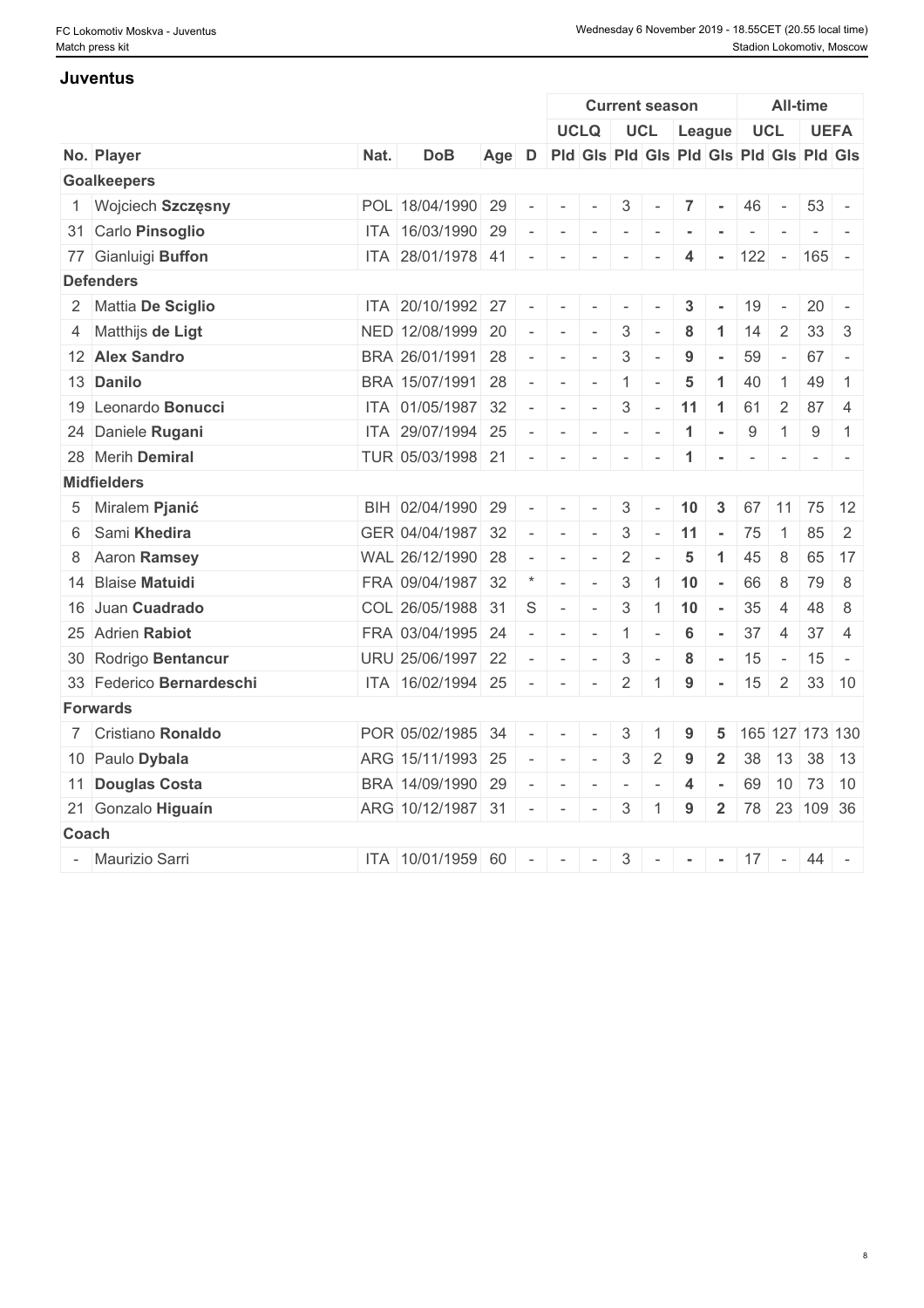# **Head coach**

# **Yuri Semin**

**Date of birth:** 11 May 1947

**Nationality:** Russian **Playing career:** Spartak Orel, Spartak Moskva, Dinamo Moskva, Kairat Almaty, Chkalovets Novosibirsk, Lokomotiv Moskva, Kuban Krasnodar

**Coaching career:** Pamir Dushanbe, Lokomotiv Moskva (four times), Russia, Dinamo Moskva, Dynamo Kyiv (twice), Gabala, Mordovia Saransk, Anji

• One of the most successful Russian coaches of recent times, Semin's playing career took off in 1965 when he was invited to join Spartak Moskva after starring for Russia's Under-21 team at a tournament between the Soviet republics.

• After leaving Spartak, Semin – a midfielder or striker – moved to rivals Dinamo where he won the 1970 USSR Cup. Retired due to injury in 1980 while captain of Kuban having played 280 Soviet League games, scoring 39 goals.

• After receiving his coaching licence he started work at Pamir in 1983 but made his name at Lokomotiv, where he spent 19 years until 2005, interrupted by a short break in 1990 when he was an adviser to New Zealand Under-21s.

Winners' Cup semi-finals in 1998 and 1999. Having twice served as assistant coach, Semin took over as Russia boss in April 2005, but quit six months later.

• Clatenale Moles - Jewelre<br>• Wednessian Shares Head<br>
• His Lokomotive 1:0 states in a shares work of the 2014<br>• His Lokomotive Mathin 1:1 May 1947<br>• Harbin 1:1 May 1947<br>• Harbin 1:1 May 1947<br>• Harbin Comparent Spartan Kor • Following a spell as Dinamo coach and a stint as Lokomotiv technical director, Semin won a Ukrainian league title as Dynamo Kyiv boss in 2008/09, but left that summer to rejoin Lokomotiv; he was dismissed late the following year, returning to Dynamo within a month. Moved to Azerbaijan, joining Gabala in 2013 and, after short spells at Mordovia and Anji, took charge at Lokomotiv again in August 2016; claimed his fifth Russian Cup with the club in 2016/17 and a third league title the following year. Lokomotiv finished second in 2018/19, and also won the Russian Cup for the third time in five years. Coareer: Wate Johnson<br>
Control Coachimate School Coachimate School Coachimate School Coachimate School Coachimate School Coachimate School Coachimate School Coachimate School Coachimate School Coachimate School Coachimate Custom Ackes - awane<br>
Was three in the start of the start of the start of the start of the start of the start of the start of the start<br>
Was columns in the start of the start of the start of the start of the start of the s Yuri Semin<br>
Yuri Seminah yang tang<br>
Nationality: three yang term (seminah chemic Mosked, Uniamo Mosked, Kalitat Africany, Chemics the helm of Arezzo.<br>
Nationality: the same player spectra CAP<br>
Conteming arener: Player Unit Concil to the most success will Russian concluse of neomi times, Semine Japing career took of in 1960 when he vas-<br>Concil to second plane in the most concluse of the most control to second plane where it and the most conce

# **Maurizio Sarri**

**Date of birth:** 10 January 1959

**Nationality:** Italian

Empoli, Napoli, Chelsea, Juventus

• Sarri was born in Naples, when his father was working in a local factory. The family moved back to Tuscany when he coaching in the lower divisions in Tuscany while studying economics and working in a bank. In 2000/01 he accepted a job at Sansovino in Serie Eccellenza, the fifth tier, promising he would quit coaching for good if he did not win the league; they duly triumphed.

• After a Serie C1 promotion with Sangiovannese and 11th place in Serie B with Pescara, in 2006/07 Sarri replaced against Juventus and a home victory against AC Milan in the Coppa Italia quarter-finals, although the Rossoneri won on aggregate.

• In 2012 he took the Empoli job and, despite picking up only four points in the first nine games, his side reached the Serie B play-off final, losing to Livorno. The following season he guided Empoli to promotion and Sarri made his Serie A debut in 2014/15, leading the Azzurri to a 15th-place finish with his side earning plaudits for their organised and entertaining football.

• A 4-2 victory against Napoli helped the Partenopei decide to appoint him to replace Rafael Benítez. Sarri was an champions Juventus. Sarri's side also reached the UEFA Europa League round of 32, scoring a record 22 goals in the group stage.

• Napoli finished third in Serie A in 2016/17 and second 12 months later, after which Sarri departed for Chelsea. His sole season in England brough his first major trophy in the form of the UEFA Europa League, Chelsea also reaching the League Cup final and ending the Premier League campaign third before Sarri decided to return home, succeeding Massimiliano Allegri at Juventus.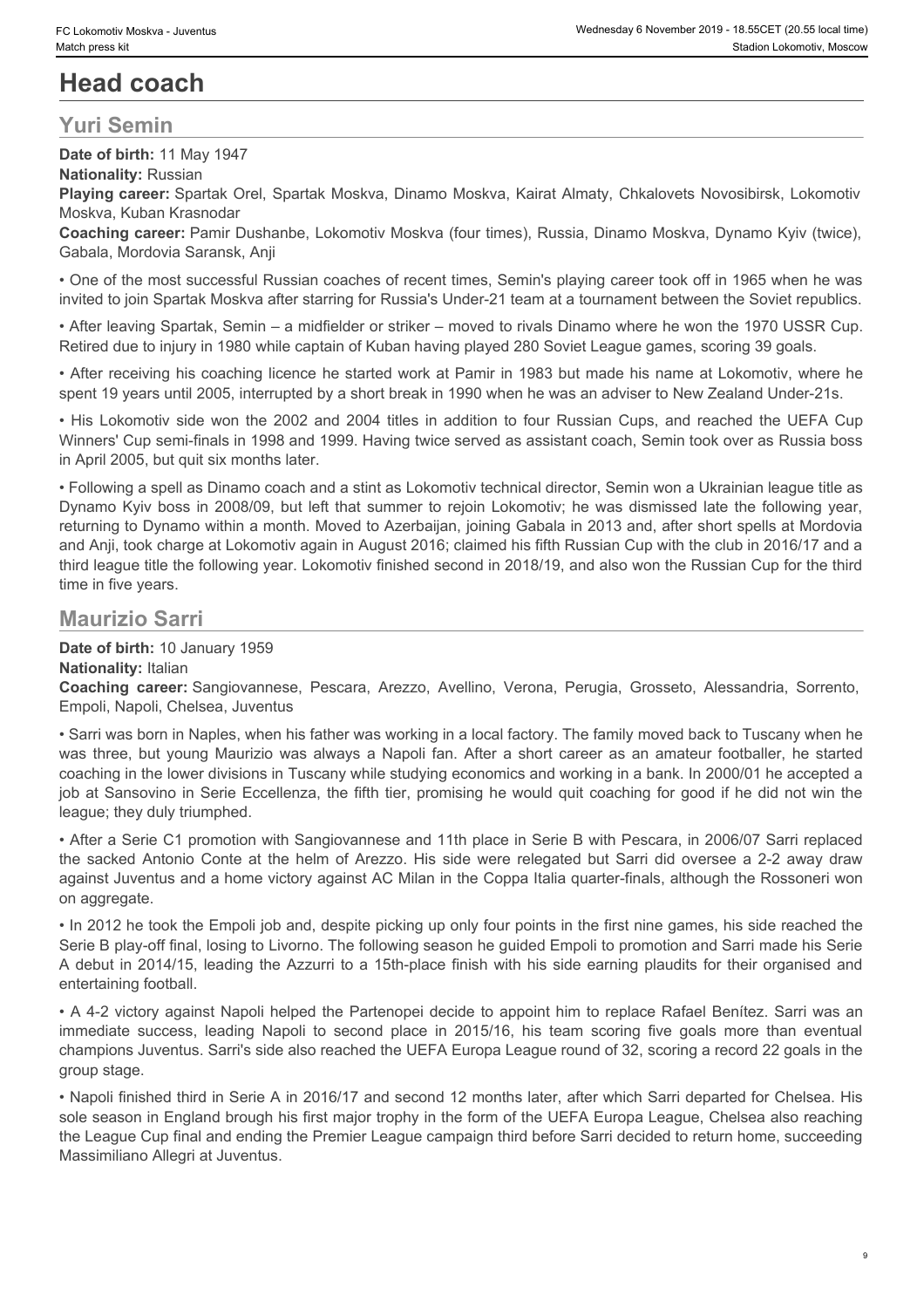# **Match officials**

| <b>Referee</b>                           | Ruddy Buquet (FRA)                           |  |
|------------------------------------------|----------------------------------------------|--|
| <b>Assistant referees</b>                | Guillaume Debart (FRA), Julien Pacelli (FRA) |  |
| <b>Video Assistant Referee</b>           | Benoît Millot (FRA)                          |  |
| <b>Fourth official</b>                   | Frank Schneider (FRA)                        |  |
| <b>Assistant Video Assistant Referee</b> | Jérôme Brisard (FRA)                         |  |
| <b>UEFA Delegate</b>                     | Thórir Hákonarson (ISL)                      |  |
| <b>UEFA Referee observer</b>             | Costas Kapitanis (CYP)                       |  |
|                                          |                                              |  |

# **Referee**

| <b>Name</b>         | Date of birth | <b>UEFA</b><br><b>Champions</b><br>League<br>matches | <b>UEFA matches</b> |
|---------------------|---------------|------------------------------------------------------|---------------------|
| <b>Ruddy Buquet</b> | 29/01/1977    | 14                                                   | 60                  |

# **Ruddy Buquet**

**Referee since:** 2001 **First division:** 2008 **FIFA badge:** 2011

**Tournaments:** 2015 FIFA U-17 World Cup

**Finals** N/A

**UEFA Champions League matches involving teams from the two countries involved in this match**

| <b>Date</b> | <b>Competition</b> | <b>Stage</b><br>reached | <b>Home Away</b>                         | <b>Result</b> | Venue  |
|-------------|--------------------|-------------------------|------------------------------------------|---------------|--------|
| 30/09/2015  | <b>UCL</b>         | GS                      | PFC CSKA Moskva PSV Eindhoven            | $3 - 2$       | Khimki |
| 14/08/2018  | <b>UCL</b>         | 3QR                     | FC Spartak Moskva PAOK FC                |               | Moscow |
| 17/09/2019  | UCL                | GS                      | FC Internazionale Milano SK Slavia Praha |               | Milan  |

**Other matches involving teams from either of the two countries involved in this match**

| <b>Date</b> | <b>Competition</b> | <b>Stage</b><br>reached |                                      | <b>Home Away</b>              | <b>Result</b> | <b>Venue</b>    |
|-------------|--------------------|-------------------------|--------------------------------------|-------------------------------|---------------|-----------------|
| 02/08/2012  | UEL                | 3QR                     |                                      | FC Anji Vitesse               | $2 - 0$       | Ramenskoye      |
| 10/10/2012  | U19                | QR                      |                                      | Russia Slovenia               | $0-0$         | <b>Bistrica</b> |
| 15/10/2012  | U19                | QR                      |                                      | Russia Wales                  | $2 - 1$       | Bakovci         |
| 21/08/2014  | UEL                | <b>PO</b>               | Real Sociedad de Fútbol FC Krasnodar |                               | $1 - 0$       | San Sebastian   |
| 23/10/2014  | UEL                | <b>GS</b>               | <b>BSC Young Boys SSC Napoli</b>     |                               | $2 - 0$       | Berne           |
| 30/09/2015  | <b>UCL</b>         | <b>GS</b>               | PFC CSKA Moskva PSV Eindhoven        |                               | $3 - 2$       | Khimki          |
| 17/03/2016  | UEL                | R <sub>16</sub>         |                                      | SS Lazio AC Sparta Praha      | $0 - 3$       | Rome            |
| 05/06/2016  | FRIE.              | GS-FT                   |                                      | Serbia Russia                 | $1 - 1$       | Monaco          |
| 15/09/2016  | UEL                | <b>GS</b>               | FC Viktoria Plzeň AS Roma            |                               | $1 - 1$       | Plzen           |
| 16/03/2017  | UEL                | R <sub>16</sub>         |                                      | FC Krasnodar RC Celta de Vigo | $0 - 2$       | Krasnodar       |
| 14/08/2018  | <b>UCL</b>         | 3QR                     | FC Spartak Moskva PAOK FC            |                               | $0-0$         | Moscow          |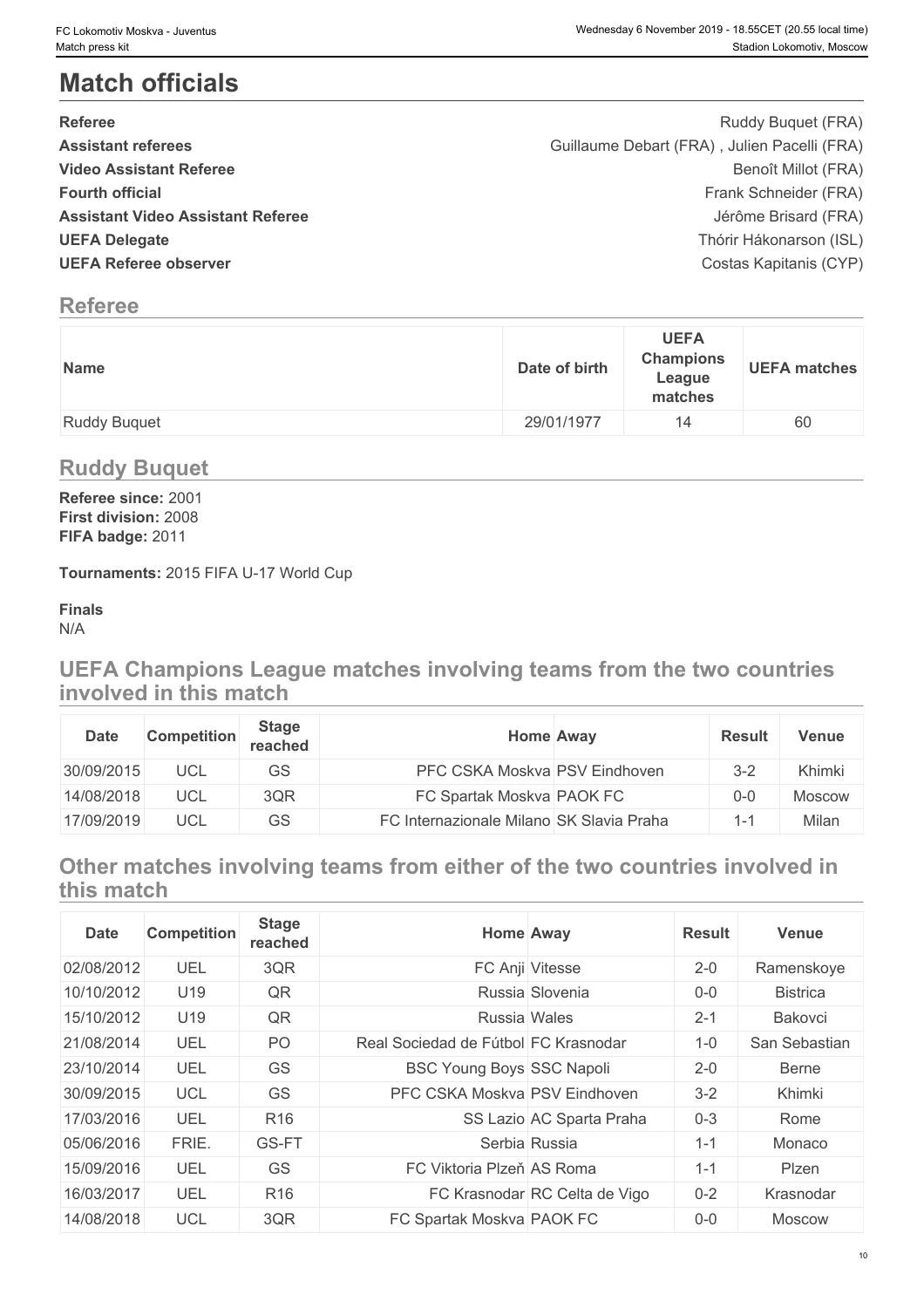| <b>Date</b> | <b>Competition</b> | Stage<br>reached | <b>Home Away</b>                         | <b>Result</b>  | Venue    |
|-------------|--------------------|------------------|------------------------------------------|----------------|----------|
| 12/02/2019  | UEL                | R32              | Fenerbahce SK FC Zenit                   | $ -0$          | Istanbul |
| 17/09/2019  | UCL                | GS               | FC Internazionale Milano SK Slavia Praha | $\overline{A}$ | Milan    |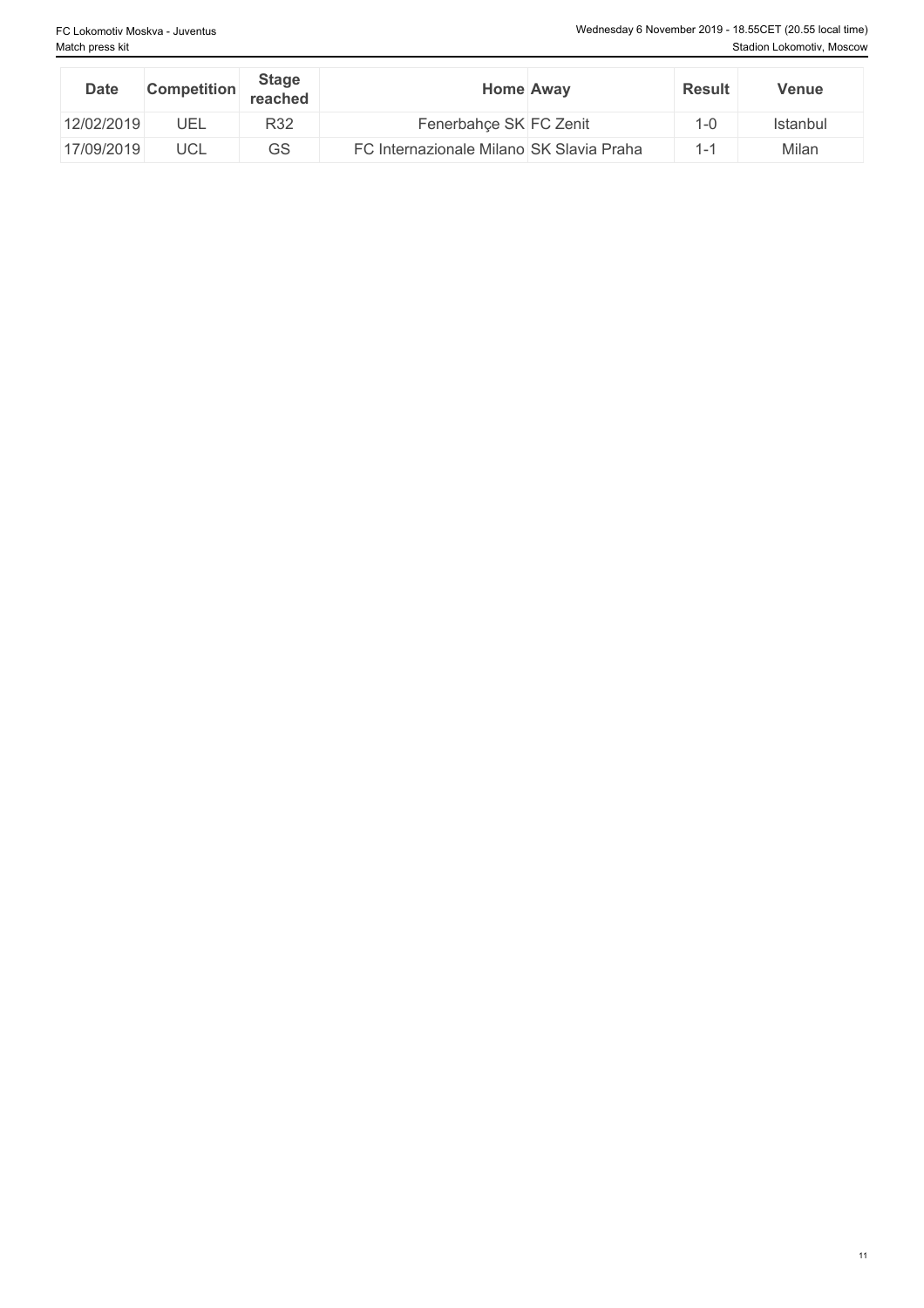# **Fixtures and results**

## **FC Lokomotiv Moskva**

| <b>Date</b>       | <b>Competition Opponent</b> |                                  | <b>Result</b>                       | <b>Goalscorers</b>                                                  |
|-------------------|-----------------------------|----------------------------------|-------------------------------------|---------------------------------------------------------------------|
| 15/07/2019 League |                             | FC Rubin (H)                     | D                                   | 1-1 Aleksei Miranchuk 66                                            |
| 21/07/2019 League |                             | Tambov (H)                       | W                                   | 2-1 $E$ der 31, Ignatyev 33                                         |
| 28/07/2019 League |                             | PFC CSKA Moskva (A)              | $0 - 1$                             |                                                                     |
| 03/08/2019 League |                             | PFC Krylya Sovetov Samara<br>(A) | W                                   | 2-1 Smolov 15, Krychowiak 90+4                                      |
| 11/08/2019 League |                             | FC Ural Sverdlovsk Oblast (H) W  | $4 - 0$                             | Smolov 17, Zhemaletdinov 28, Krychowiak<br>76, Aleksei Miranchuk 78 |
| 18/08/2019 League |                             | FC Dinamo Moskva (A)             | $2 - 1$<br>W                        | Aleksei Miranchuk 28 (P), Anton<br>Miranchuk 82                     |
| 24/08/2019 League |                             | FC Krasnodar (A)                 | D                                   | 1-1 Krychowiak 5                                                    |
| 31/08/2019 League |                             | FC Rostov (H)                    | L                                   | 1-2 Anton Miranchuk 81                                              |
| 14/09/2019 League |                             | PFC Sochi (A)                    | W                                   | 1-0 Krychowiak 20                                                   |
| 18/09/2019 UCL    |                             | Bayer 04 Leverkusen (A)          | W                                   | 2-1 Krychowiak 16, Barinov 37                                       |
| 22/09/2019 League |                             | FC Orenburg (A)                  | W                                   | 3-2 Barinov 10, Smolov 48 (P), Éder 88                              |
| 25/09/2019 Cup    |                             | FC Baltika Kaliningrad (A)       | D<br>1-1 (aet, 1-4 Eder 32<br>pens) |                                                                     |
| 28/09/2019 League |                             | FC Zenit (H)                     | W                                   | 1-0 Krychowiak 48                                                   |
| 01/10/2019 UCL    |                             | Club Atlético de Madrid (H)      | $0 - 2$<br>L                        |                                                                     |
| 06/10/2019 League |                             | FC Arsenal Tula (H)              | W                                   | 2-1 Éder 9, Aleksei Miranchuk 45+2 (P)                              |
| 18/10/2019 League |                             | FC Akhmat Grozny (A)             | W                                   | 2-0 Kolomeytsev 23, João Mário 86                                   |
| 22/10/2019 UCL    |                             | Juventus (A)                     |                                     | 1-2 Aleksei Miranchuk 30                                            |
| 27/10/2019 League |                             | FC Spartak Moskva (H)            | $0 - 3$<br>L                        |                                                                     |
| 02/11/2019 League |                             | FC Ufa (A)                       | D                                   | 1-1 Eder 59                                                         |
| 06/11/2019 UCL    |                             | Juventus (H)                     |                                     |                                                                     |
| 10/11/2019 League |                             | FC Krasnodar (H)                 |                                     |                                                                     |
| 22/11/2019 League |                             | Tambov (A)                       |                                     |                                                                     |
| 26/11/2019 UCL    |                             | Bayer 04 Leverkusen (H)          |                                     |                                                                     |
| 01/12/2019 League |                             | FC Dinamo Moskva (H)             |                                     |                                                                     |
| 06/12/2019 League |                             | FC Arsenal Tula (A)              |                                     |                                                                     |
| 11/12/2019 UCL    |                             | Club Atlético de Madrid (A)      |                                     |                                                                     |
| 01/03/2020 League |                             | FC Zenit (A)                     |                                     |                                                                     |
| 08/03/2020 League |                             | FC Akhmat Grozny (H)             |                                     |                                                                     |
| 15/03/2020 League |                             | FC Rostov (A)                    |                                     |                                                                     |
| 22/03/2020 League |                             | FC Orenburg (H)                  |                                     |                                                                     |
| 05/04/2020 League |                             | FC Rubin (A)                     |                                     |                                                                     |
| 12/04/2020 League |                             | PFC Krylya Sovetov Samara<br>(H) |                                     |                                                                     |
| 19/04/2020 League |                             | PFC Sochi (H)                    |                                     |                                                                     |
| 26/04/2020 League |                             | FC Spartak Moskva (A)            |                                     |                                                                     |
| 03/05/2020 League |                             | FC Ufa (H)                       |                                     |                                                                     |
| 10/05/2020 League |                             | PFC CSKA Moskva (H)              |                                     |                                                                     |
| 17/05/2020 League |                             | FC Ural Sverdlovsk Oblast (A)    |                                     |                                                                     |
|                   |                             |                                  |                                     |                                                                     |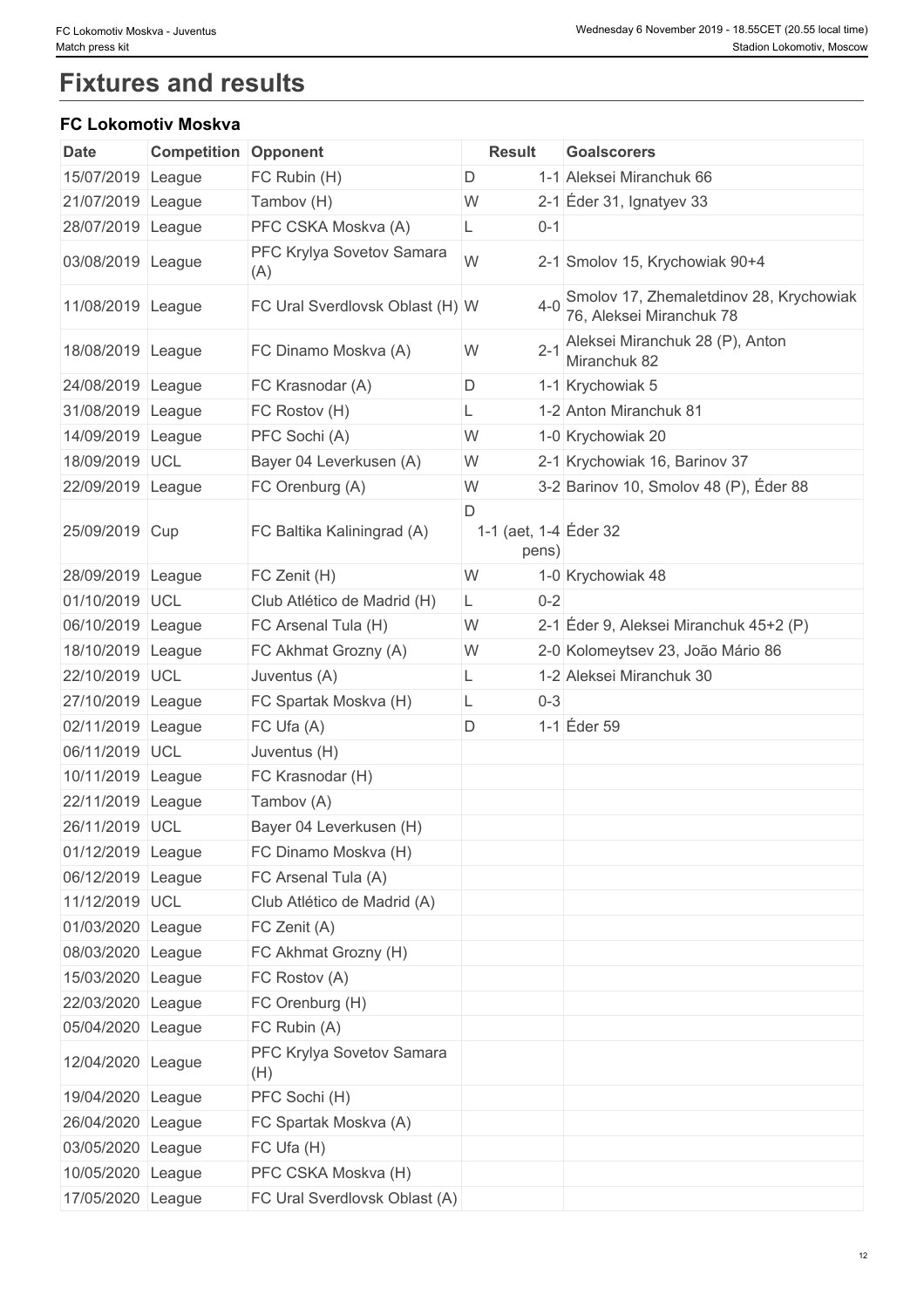### **Juventus**

| <b>Date</b>       | <b>Competition Opponent</b> |                              | <b>Result</b> | <b>Goalscorers</b>                                        |
|-------------------|-----------------------------|------------------------------|---------------|-----------------------------------------------------------|
| 24/08/2019 League |                             | Parma FC (A)                 | W             | 1-0 Chiellini 21                                          |
| 31/08/2019 League |                             | SSC Napoli (H)               | W             | Danilo 16, Higuaín 19, Ronaldo 62,<br>Koulibaly 90+2 (og) |
| 14/09/2019 League |                             | ACF Fiorentina (A)           | D<br>$0-0$    |                                                           |
| 18/09/2019 UCL    |                             | Club Atlético de Madrid (A)  | D             | 2-2 Cuadrado 48, Matuidi 65                               |
| 21/09/2019 League |                             | Hellas Verona FC (H)         | W             | 2-1 Ramsey 31, Ronaldo 49 $(P)$                           |
| 24/09/2019 League |                             | Brescia Calcio (A)           | W             | 2-1 Chancellor 40 (og), Pjanić 63                         |
| 28/09/2019 League |                             | SPAL (H)                     | W             | 2-0 Pjanić 45, Ronaldo 78                                 |
| 01/10/2019 UCL    |                             | Bayer 04 Leverkusen (H)      | W             | 3-0 Higuaín 17, Bernardeschi 62, Ronaldo 89               |
| 06/10/2019 League |                             | FC Internazionale Milano (A) | W             | 2-1 Dybala 4, Higuaín 80                                  |
| 19/10/2019 League |                             | Bologna FC (H)               | W             | 2-1 Ronaldo 19, Pjanić 54                                 |
| 22/10/2019 UCL    |                             | FC Lokomotiv Moskva (H)      | W             | 2-1 Dybala 77, 79                                         |
| 26/10/2019 League |                             | US Lecce (A)                 | $\mathsf D$   | 1-1 Dybala 50 $(P)$                                       |
| 30/10/2019 League |                             | Genoa CFC (H)                | W             | 2-1 Bonucci 36, Ronaldo 90+6 (P)                          |
| 02/11/2019 League |                             | Torino FC (A)                | W             | 1-0 De Ligt 70                                            |
| 06/11/2019 UCL    |                             | FC Lokomotiv Moskva (A)      |               |                                                           |
| 10/11/2019 League |                             | AC Milan (H)                 |               |                                                           |
| 23/11/2019 League |                             | Atalanta BC (A)              |               |                                                           |
| 26/11/2019 UCL    |                             | Club Atlético de Madrid (H)  |               |                                                           |
| 01/12/2019 League |                             | US Sassuolo Calcio (H)       |               |                                                           |
| 07/12/2019 League |                             | SS Lazio (A)                 |               |                                                           |
| 11/12/2019 UCL    |                             | Bayer 04 Leverkusen (A)      |               |                                                           |
| 15/12/2019 League |                             | Udinese Calcio (H)           |               |                                                           |
| 18/12/2019 League |                             | UC Sampdoria (A)             |               |                                                           |
| 05/01/2020 League |                             | Cagliari Calcio (H)          |               |                                                           |
| 12/01/2020 League |                             | AS Roma (A)                  |               |                                                           |
| 19/01/2020 League |                             | Parma FC (H)                 |               |                                                           |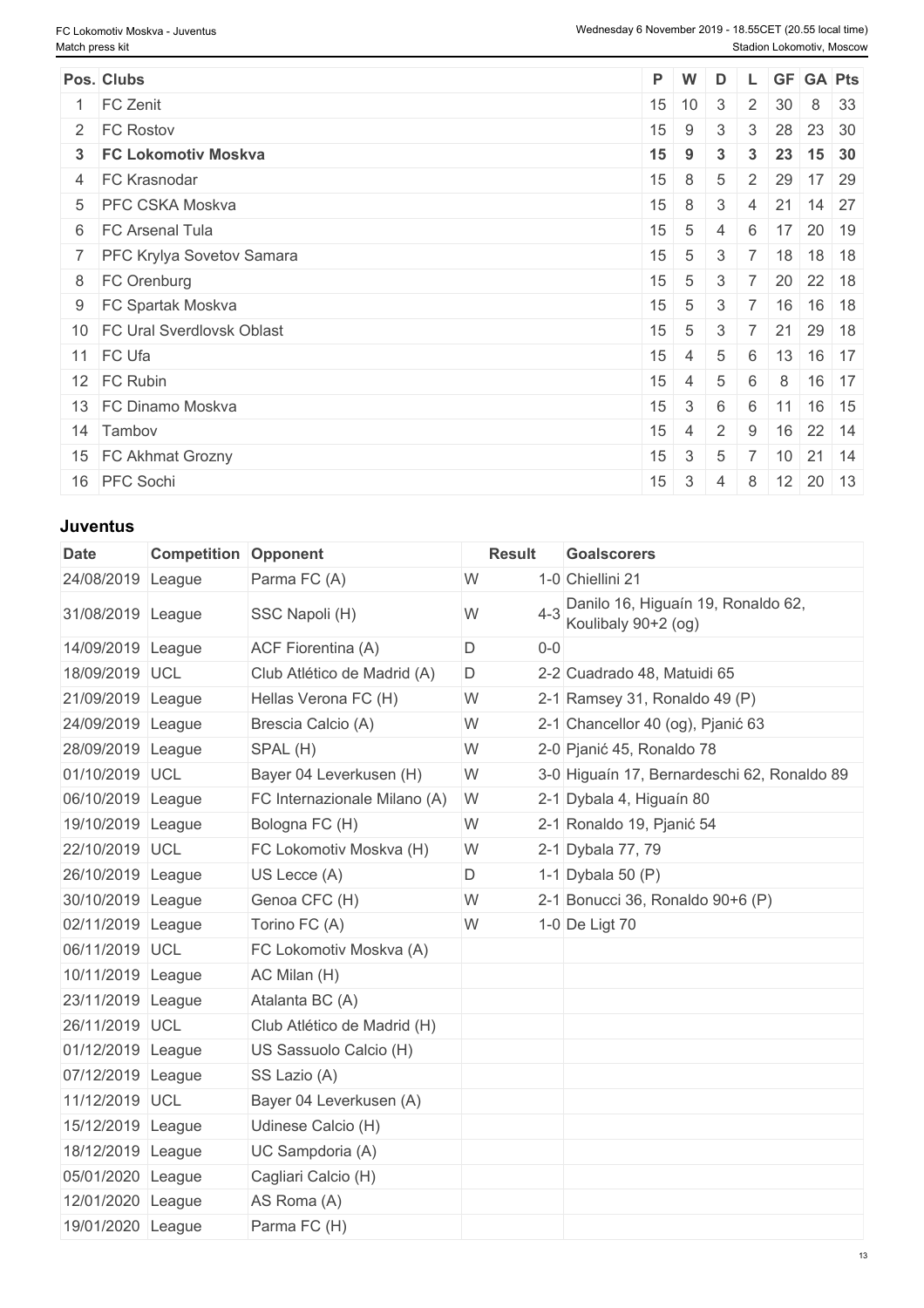#### **Juventus**

| 26/01/2020 League | SSC Napoli (A)               |  |  |  |
|-------------------|------------------------------|--|--|--|
| 02/02/2020 League | ACF Fiorentina (H)           |  |  |  |
| 09/02/2020 League | Hellas Verona FC (A)         |  |  |  |
| 16/02/2020 League | Brescia Calcio (H)           |  |  |  |
| 23/02/2020 League | SPAL (A)                     |  |  |  |
| 01/03/2020 League | FC Internazionale Milano (H) |  |  |  |
| 08/03/2020 League | Bologna FC (A)               |  |  |  |
| 15/03/2020 League | US Lecce (H)                 |  |  |  |
| 22/03/2020 League | Genoa CFC (A)                |  |  |  |
| 05/04/2020 League | Torino FC (H)                |  |  |  |
| 11/04/2020 League | AC Milan (A)                 |  |  |  |
| 19/04/2020 League | Atalanta BC (H)              |  |  |  |
| 22/04/2020 League | US Sassuolo Calcio (A)       |  |  |  |
| 26/04/2020 League | SS Lazio (H)                 |  |  |  |
| 03/05/2020 League | Udinese Calcio (A)           |  |  |  |
| 10/05/2020 League | UC Sampdoria (H)             |  |  |  |
| 17/05/2020 League | Cagliari Calcio (A)          |  |  |  |
| 24/05/2020 League | AS Roma (H)                  |  |  |  |

| Pos. Clubs                 |                 | P W             | D              |                 |     | L GF GA Pts                       |  |
|----------------------------|-----------------|-----------------|----------------|-----------------|-----|-----------------------------------|--|
| 1 Juventus                 |                 | $11 \quad 9$    | $\overline{2}$ |                 | 19  | $9 \quad 29$                      |  |
| 2 FC Internazionale Milano |                 | $11 \mid 9$     | $1 \quad 1$    |                 |     | 24 11 28                          |  |
| 3 AS Roma                  | 11              | 6               | $\overline{4}$ |                 | 20  | $12 \overline{\smash{\big)}\ 22}$ |  |
| 4 SS Lazio                 | 11              | 6               | $\overline{3}$ |                 |     | $2 \mid 24 \mid 11 \mid 21$       |  |
| 5 Atalanta BC              | 11              | $6\phantom{.}6$ | 3              |                 |     | 2 30 18 21                        |  |
| 6 Cagliari Calcio          |                 | $11 \mid 6$     | 3 <sup>3</sup> | $\overline{2}$  |     | 18 10 21                          |  |
| 7 SSC Napoli               |                 | $11 \mid 5$     | $\mathbf{3}$   | $\mathcal{S}$   | 21  | $15$ 18                           |  |
| 8 ACF Fiorentina           | $11 \mid 4$     |                 | $\overline{4}$ | 3               | 16  | $14 \mid 16$                      |  |
| 9 Hellas Verona FC         |                 | $11 \quad 4$    | $\mathbf{3}$   | $\overline{4}$  | 9   | $9 \mid 15$                       |  |
| 10 Parma FC                |                 | $11 \mid 4$     | 2              | $5\overline{)}$ | 16  | $15 \, 14$                        |  |
| 11 AC Milan                |                 | $11 \mid 4$     |                | 6               | 11  | $15$ 13                           |  |
| 12 Udinese Calcio          |                 | $11 \mid 4$     |                | 6               | 8   | $18$ 13                           |  |
| 13 Bologna FC              |                 | $11 \mid 3$     | $\mathbf{3}$   | $5\overline{)}$ |     | $15$ 17 12                        |  |
| 14 Torino FC               | 11              | $\mathbf{3}$    | $\overline{2}$ |                 |     | 6 11 17 11                        |  |
| 15 US Sassuolo Calcio      | 10 <sup>°</sup> | 3               |                | 6               |     | $18$ 20 10                        |  |
| 16 US Lecce                |                 | $11 \quad 2$    | $\overline{4}$ | 5 <sup>5</sup>  |     | $13$ 21 10                        |  |
| 17 Genoa CFC               | 11              | $\overline{2}$  | 2              | $\overline{7}$  | 14  | 26 8                              |  |
| 18 UC Sampdoria            | 11              | $2^{\circ}$     | 2              |                 | 7 7 | 19 8                              |  |
| 19 Brescia Calcio          | 10              | $\overline{2}$  | $-1$           | $\overline{7}$  | 10  | $16$ 7                            |  |
| 20 SPAL                    | 11              |                 | $2 \mid 1$     | 8               |     | $7 \mid 18 \mid 7$                |  |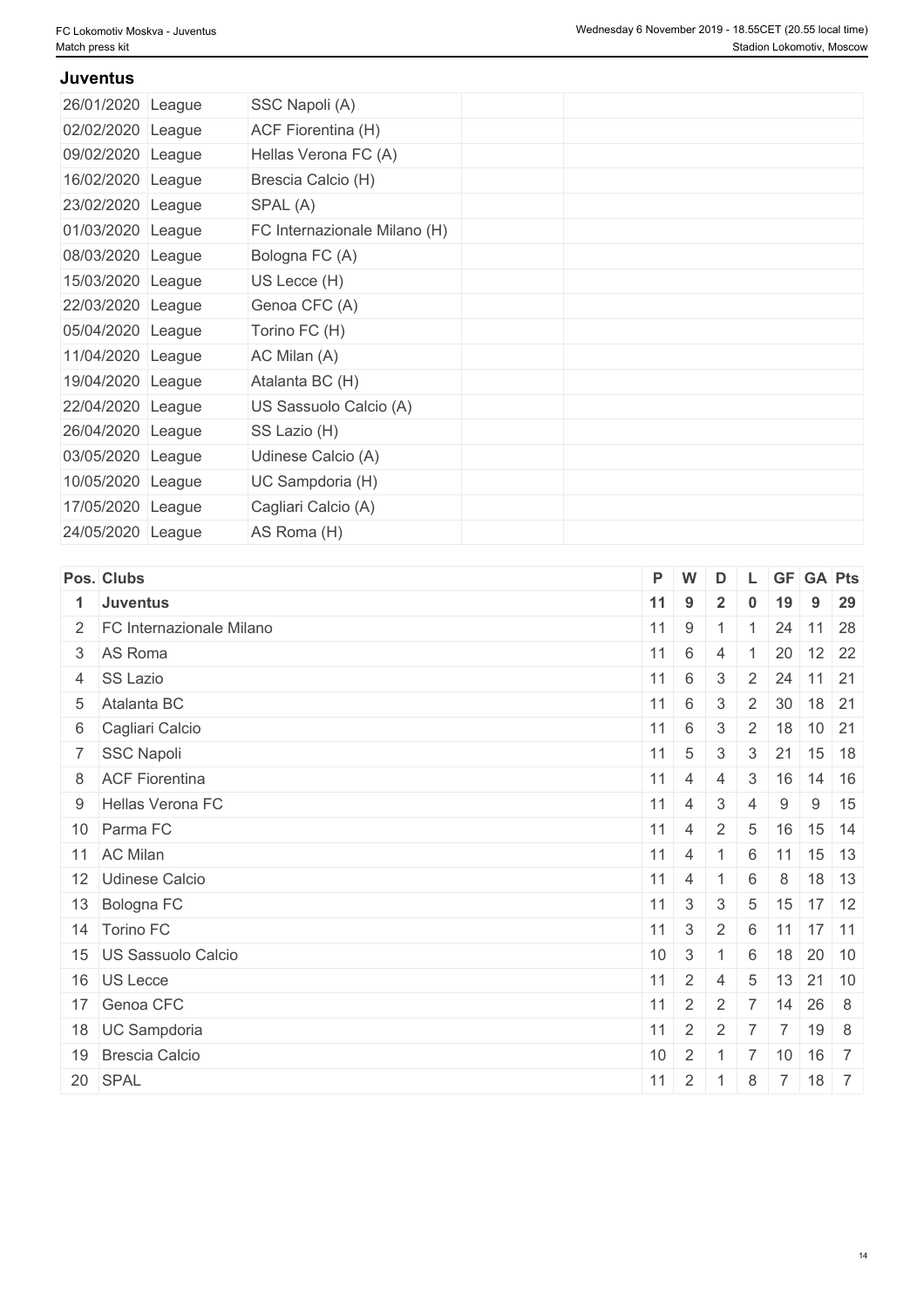# **Match-by-match lineups**

# **FC Lokomotiv Moskva**

## **UEFA Champions League - Group stage**

### **Group D**

| <b>Club</b>                | $PId \mid W \mid D \mid L \mid GF \mid GA \mid Pts \mid$ |  |  |                                               |
|----------------------------|----------------------------------------------------------|--|--|-----------------------------------------------|
| Club Atlético de Madrid    |                                                          |  |  | $3$ 2 1 0 5 2 7                               |
| <b>Juventus</b>            |                                                          |  |  | 32110737                                      |
| <b>FC Lokomotiv Moskva</b> |                                                          |  |  | $3 \mid 1 \mid 0 \mid 2 \mid 3 \mid 5 \mid 3$ |
| Bayer 04 Leverkusen        |                                                          |  |  | $3 \mid 0 \mid 0 \mid 3 \mid 1 \mid 6 \mid 0$ |

### **Matchday 1** (18/09/2019)

#### **Bayer 04 Leverkusen 1-2 FC Lokomotiv Moskva**

**Goals:** 0-1 Krychowiak 16, 1-1 Höwedes 25 (og) , 1-2 Barinov 37 **FC Lokomotiv Moskva:** Guilherme, Höwedes, Barinov, Krychowiak, Smolov, Ćorluka, Zhemaletdinov, Ignatyev, João Mário (93 Idowu), Murilo, Rybus

### **Matchday 2** (01/10/2019)

**FC Lokomotiv Moskva 0-2 Club Atlético de Madrid**

**Goals:** 0-1 João Félix 48, 0-2 Thomas 58

**FC Lokomotiv Moskva:** Guilherme, Höwedes, Barinov, Krychowiak, Smolov (83 Kolomeytsev), Ćorluka, Zhemaletdinov (33 Idowu), Ignatyev (80 Éder), João Mário, Murilo, Rybus

#### **Matchday 3** (22/10/2019)

**Juventus 2-1 FC Lokomotiv Moskva Goals:** 0-1 Aleksei Miranchuk 30, 1-1 Dybala 77, 2-1 Dybala 79 **FC Lokomotiv Moskva:** Guilherme, Idowu, Höwedes, Barinov, Krychowiak (83 Kolomeytsev), Ćorluka, Éder, Ignatyev, João Mário, Murilo, Aleksei Miranchuk

# **Matchday 4** (06/11/2019)

FC Lokomotiv Moskva-Juventus

**Matchday 5** (26/11/2019) FC Lokomotiv Moskva-Bayer 04 Leverkusen

**Matchday 6** (11/12/2019) Club Atlético de Madrid-FC Lokomotiv Moskva

**Juventus**

### **UEFA Champions League - Group stage**

#### **Matchday 1** (18/09/2019)

**Club Atlético de Madrid 2-2 Juventus Goals:** 0-1 Cuadrado 48, 0-2 Matuidi 65, 1-2 Savić 70, 2-2 Herrera 90 **Juventus:** Szczęsny, De Ligt, Pjanić (87 Ramsey), Khedira (69 Bentancur), Ronaldo, Alex Sandro, Danilo, Matuidi, Cuadrado, Bonucci, Higuaín (80 Dybala)

### **Matchday 2** (01/10/2019)

**Juventus 3-0 Bayer 04 Leverkusen Goals:** 1-0 Higuaín 17, 2-0 Bernardeschi 62, 3-0 Ronaldo 89 **Juventus:** Szczęsny, De Ligt, Pjanić, Khedira (74 Bentancur), Ronaldo, Alex Sandro, Matuidi, Cuadrado, Bonucci, Higuaín (83 Dybala), Bernardeschi (78 Ramsey)

### **Matchday 3** (22/10/2019)

### **Juventus 2-1 FC Lokomotiv Moskva**

**Goals:** 0-1 Aleksei Miranchuk 30, 1-1 Dybala 77, 2-1 Dybala 79 **Juventus:** Szczęsny, De Ligt, Pjanić, Khedira (48 Higuaín), Ronaldo, Dybala (81 Bernardeschi), Alex Sandro, Matuidi (65 Rabiot), Cuadrado, Bonucci, Bentancur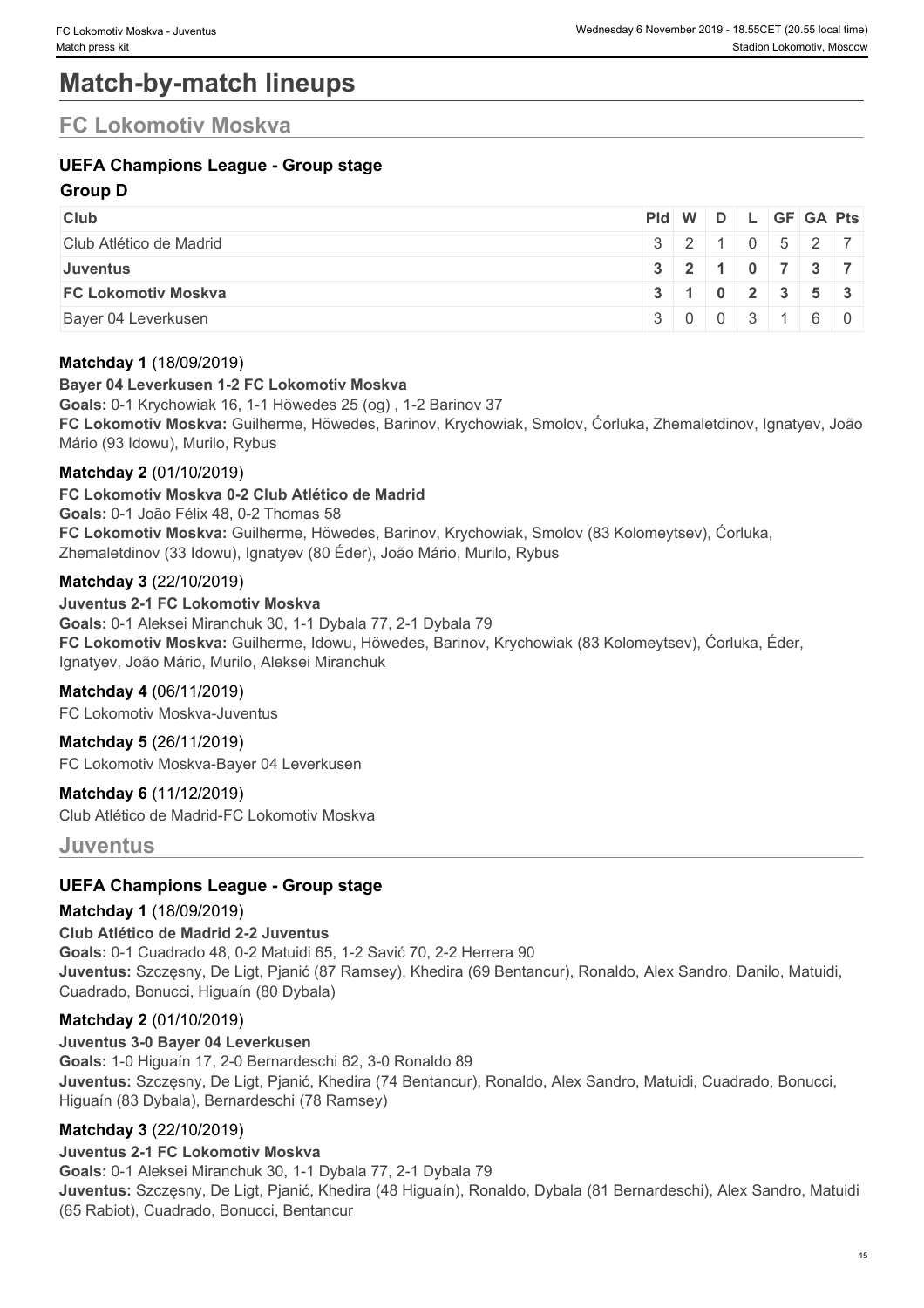FC Lokomotiv Moskva - Juventus Wednesday 6 November 2019 - 18.55CET (20.55 local time) Match press kit Stadion Lokomotiv, Moscow Nation Lokomotiv, Moscow Nation Lokomotiv, Moscow

**Matchday 4** (06/11/2019) FC Lokomotiv Moskva-Juventus

**Matchday 5** (26/11/2019) Juventus-Club Atlético de Madrid

**Matchday 6** (11/12/2019) Bayer 04 Leverkusen-Juventus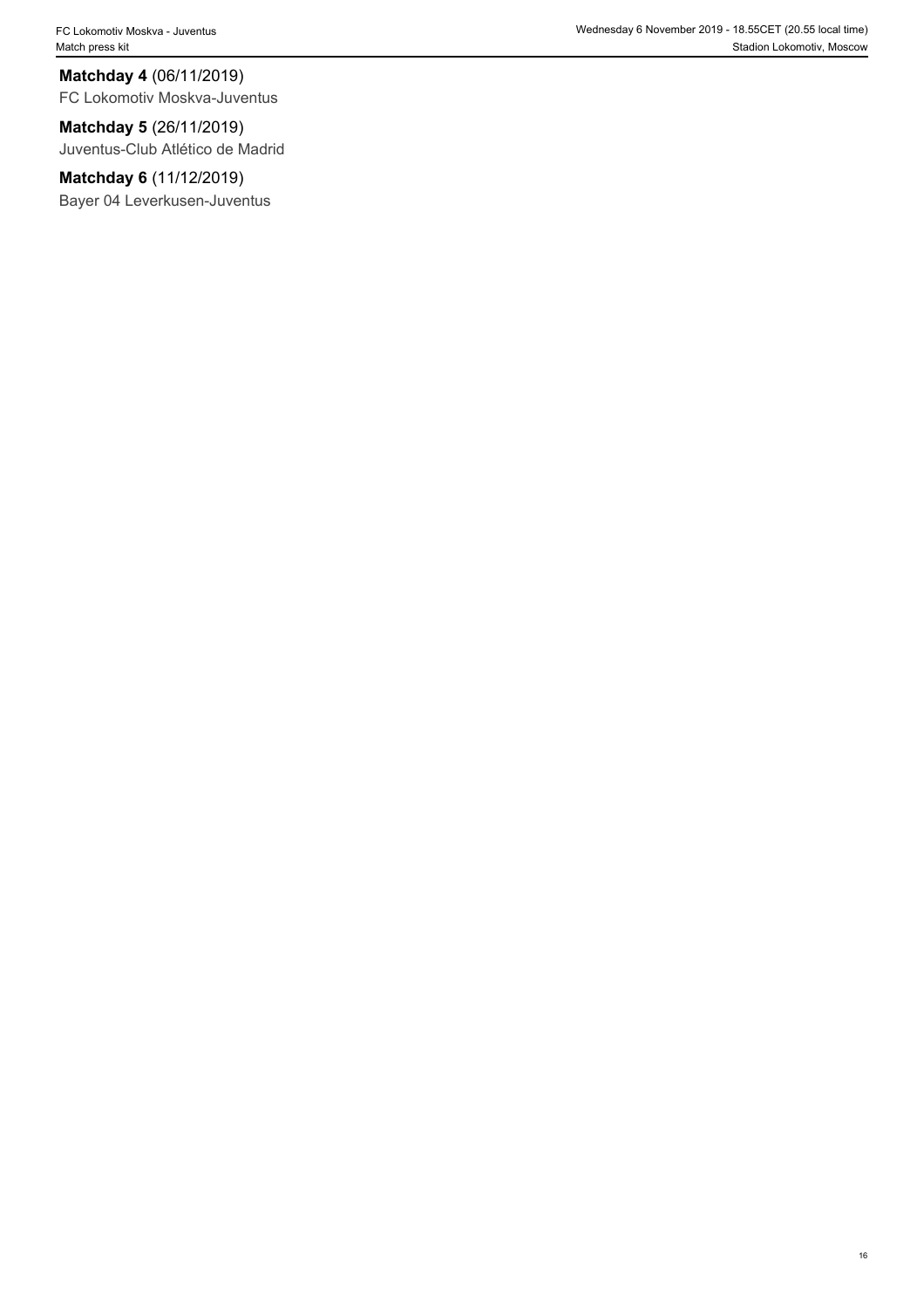# **Competition facts**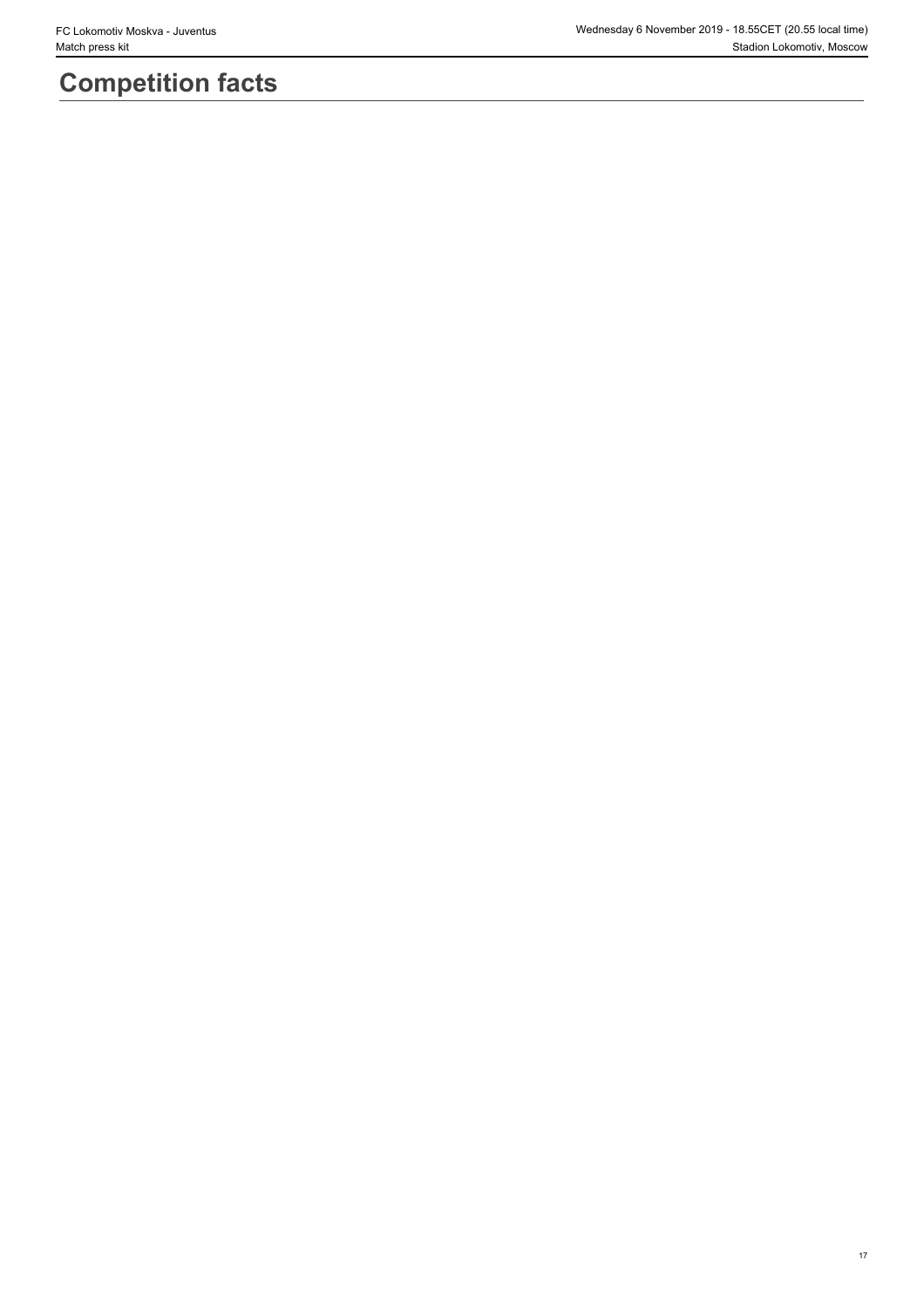# **Team facts**

**FC Lokomotiv Moskva Formed:** 1922 **Nickname:** Loko

**UEFA club competition honours (runners-up in brackets)** • None **blue** and **blue** and **blue** and **blue** and **blue** and **blue** and **blue** and **blue** and **blue** and **blue** and **blue** and **blue** and **blue** and **blue** and **blue** and **blue** and **blue** and **blue** and **blue** and **blue** 

**Domestic honours (most recent triumph in brackets)** League title: 3 (2018) National cup: 10 (2019)

**Ten-year European record (UEFA Champions League unless indicated otherwise)**

**2018/19:** group stage **2017/18:** UEFA Europa League group stage **2016/17:** did not take part in UEFA club competition **2015/16:** UEFA Europa League round of 32 **2014/15:** UEFA Europa League play-offs **2013/14:** did not take part in UEFA club competition **2012/13:** did not take part in UEFA club competition **2011/12:** UEFA Europa League round of 32 **2010/11:** UEFA Europa League play-offs **2009/10:** did not take part in UEFA club competition

#### **Records**

**UEFA club competition** • Biggest home win **5-0:** Lokomotiv v BATE Borisov 25/08/99, UEFA Cup qualifying round second leg

• Biggest away win **1-7:** BATE Borisov v Lokomotiv 12/08/99, UEFA Cup qualifying round first leg

• Heaviest home defeat **0-5:** Lokomotiv v Bayern München 26/09/95, UEFA Cup first round second leg

• Heaviest away defeat **4-0:** Real Madrid v Lokomotiv 19/09/01, UEFA Champions League group stage

### **UEFA Champions League (group stage to final)**

• Biggest home win **3-0:** Lokomotiv v Internazionale Milano 21/10/03, group stage

• Biggest away win **1-5:** Anderlecht v Lokomotiv 24/10/01, first group stage

• Heaviest home defeat **1-3** twice, most recently v Porto 24/10/18, group stage **0-2** twice, most recently v Atlético Madrid 01/10/19, group stage

• Heaviest away defeat **4-0:** Real Madrid v Lokomotiv 19/09/01, first group stage

**Juventus Formed:** 1897 **Nicknames:** Bianconeri (White and Blacks), Vecchia Signora (Old Lady)

**UEFA club competition honours (runners-up in brackets)**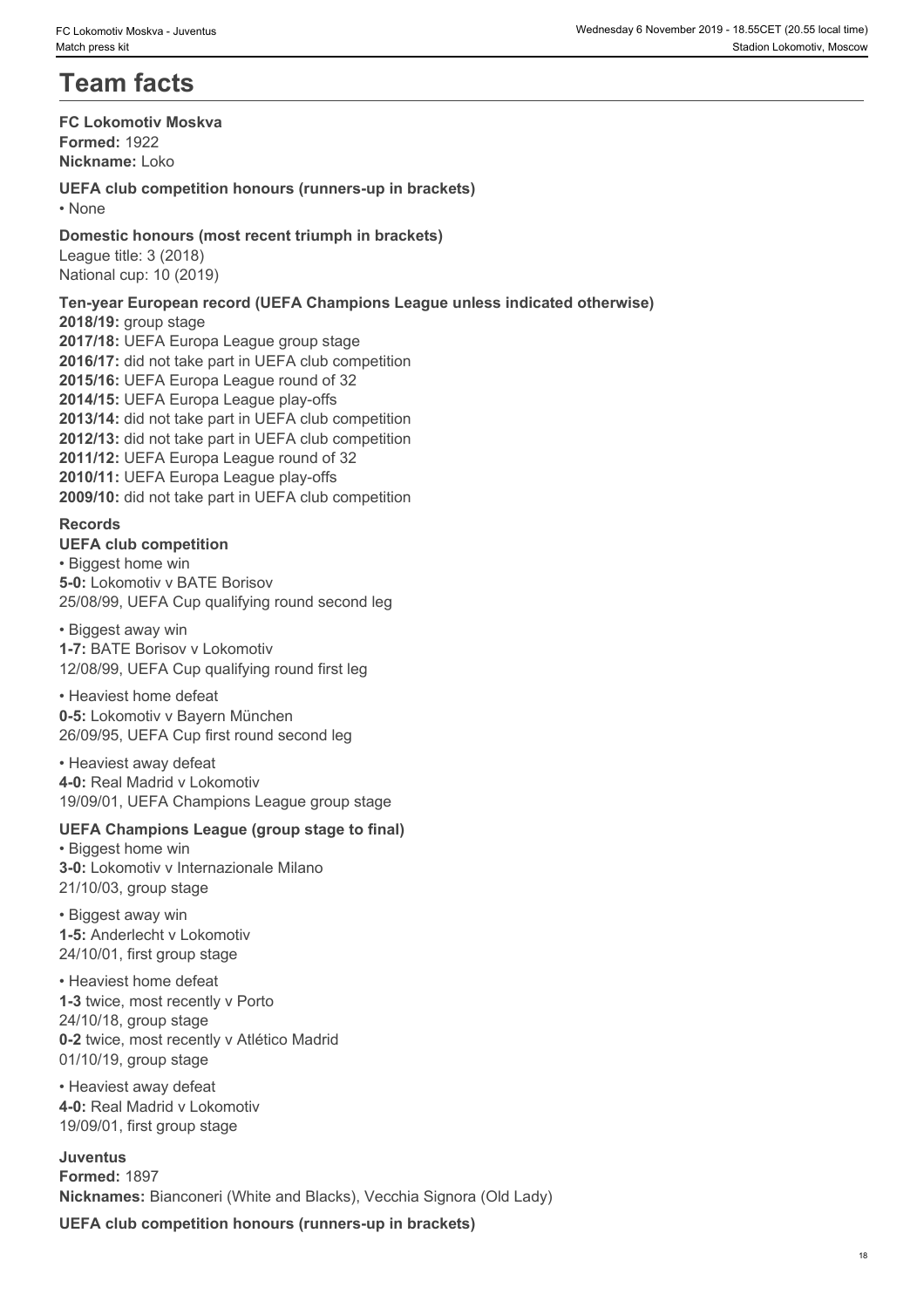- European Cup/UEFA Champions League (2): (1973), (1983), 1985, 1996, (1997), (1998), (2003), (2015), (2017) • UEFA Cup (3): 1977, 1990, 1993, (1995) • UEFA Cup Winners' Cup (1): 1984 • UEFA Super Cup (2): 1984, 1996 • European/South American Cup (2): (1973), 1985, 1996 **Domestic honours (most recent triumph in brackets)** League title: 35 (2019) Italian Cup: 13 (2018) **Ten-year European record (UEFA Champions League unless indicated otherwise) 2018/19:** quarter-finals **2017/18:** quarter-finals **2016/17:** runners-up **2015/16:** round of 16 **2014/15:** runners-up **2013/14:** UEFA Europa League semi-finals (having transferred from UEFA Champions League group stage) **2012/13:** quarter-finals **2011/12:** did not take part in UEFA club competition **2010/11:** UEFA Europa League group stage **2009/10:** UEFA Europa League round of 16 (having transferred from UEFA Champions League group stage) **Records UEFA club competitions** • Biggest home win **7-0** on three occasions, most recently v Olympiacos 10/12/03, UEFA Champions League group stage • Biggest away win **0-6:** Marsa v Juventus 15/09/71, UEFA Cup first round first leg • Heaviest home defeat **1-4:** Juventus v Bayern München 08/12/09, UEFA Champions League group stage **0-3** twice, most recently v Real Madrid 03/04/18, UEFA Champions League quarter-final first leg *Juventus also lost 1-4 to Real Madrid in the 2017 UEFA Champions League final, in which they were the designated home team* • Heaviest away defeat **7-0:** Wiener Sport-Club v Juventus 01/10/58, European Champion Clubs' Cup preliminary round second leg **UEFA Champions League (group stage to final only)** • Biggest home win **7-0:** Juventus v Olympiacos (see above) • Biggest away win **0-4** twice, most recently v Dinamo Zagreb 27/09/16, group stage • Heaviest home defeat **1-4:** Juventus v Bayern München (see above) **0-3** twice, most recently v Real Madrid (see above) *Juventus also lost 1-4 to Real Madrid in the 2017 final (see above)*
- Heaviest away defeat **3-0:** Barcelona v Juventus 12/09/17, group stage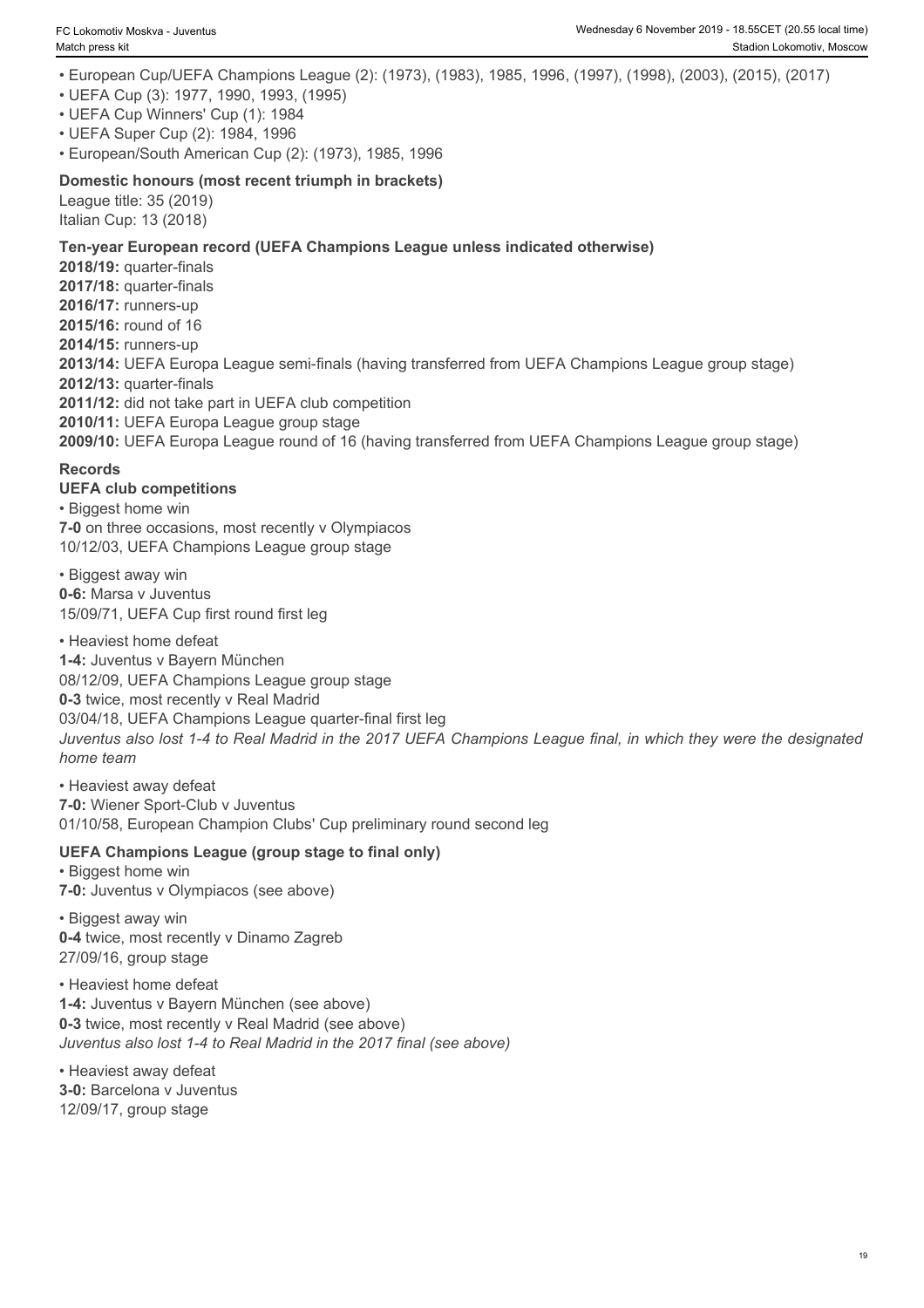# **Legend**

#### **ALL-TIME STATISTICS**

The all-time record of the competing clubs in UEFA club competition.

**UEFA club competition:** These are the official statistics considered valid for communicating official records in UEFA club competition defined as European Champion Clubs' Cup, UEFA Champions League, UEFA Europa League, UEFA Cup Winner's Cup UEFA Super Cup, UEFA Intertoto Cup and European/South American Cup. Matches in the Inter-Cities Fairs Cup and the 1972 Super Cup are not included as they were not held under UEFA auspices, while the FIFA Club World Cup is excluded.

#### **Match officials**

**UCL:** Total matches officiated in the UEFA Champions League from 1992/93 season, group stage to final only. Matches where the official has acted as the fourth official are not included in these statistics. These are the official statistics considered valid for communicating official records.

**UEFA:** Total matches officiated in UEFA club competition including all qualifying round matches. Matches where the official has acted as the fourth official are not included in these statistics. These are the official statistics considered valid for communicating official records.

# **Competitions**

| <b>Club competitions</b><br><b>UCL: UEFA Champions League</b><br>ECCC: European Champion Clubs' Cup<br><b>UEL: UEFA Europa League</b><br><b>UCUP: UEFA Cup</b><br><b>UCWC: UEFA Cup Winners' Cup</b><br><b>SCUP: UEFA Super Cup</b><br><b>UIC: UEFA Intertoto Cup</b><br><b>ICF: Inter-Cities Fairs Cup</b>                    |                                                                                                                                                                                                                                                                                                                                                                                                            | <b>National team competitions</b><br><b>EURO: UEFA European Football Championship</b><br>WC: FIFA World Cup<br><b>CONFCUP: FIFA Confederations Cup</b><br><b>FRIE:</b> Friendly internationals<br><b>U21FRIE:</b> Under-21 friendly internationals<br>U21: UEFA European Under-21 Championship<br>U17: UEFA Under-17 Championship<br>U16: UEFA European Under-16 Championship<br>U19: UEFA Under-19 Championship<br>U18: UEFA European Under-18 Championship<br><b>WWC: FIFA Women's World Cup</b> |                                                                                                                                                                                                                                                                                                      |
|--------------------------------------------------------------------------------------------------------------------------------------------------------------------------------------------------------------------------------------------------------------------------------------------------------------------------------|------------------------------------------------------------------------------------------------------------------------------------------------------------------------------------------------------------------------------------------------------------------------------------------------------------------------------------------------------------------------------------------------------------|----------------------------------------------------------------------------------------------------------------------------------------------------------------------------------------------------------------------------------------------------------------------------------------------------------------------------------------------------------------------------------------------------------------------------------------------------------------------------------------------------|------------------------------------------------------------------------------------------------------------------------------------------------------------------------------------------------------------------------------------------------------------------------------------------------------|
| <b>Competition stages</b>                                                                                                                                                                                                                                                                                                      |                                                                                                                                                                                                                                                                                                                                                                                                            | <b>WEURO: UEFA European Women's Championship</b><br><b>Other abbreviations</b>                                                                                                                                                                                                                                                                                                                                                                                                                     |                                                                                                                                                                                                                                                                                                      |
| F: Final<br><b>GS1:</b> First group stage<br><b>3QR:</b> Third qualifying round<br>R2: Second round<br>R4: Fourth round<br><b>SF: Semi-finals</b><br>R <sub>16</sub> : round of 16<br>R32: Round of 32<br><b>1st:</b> first leg<br>2nd: second leg<br>PO: Play-off<br>Rep: Replay<br>PO - FT: Play-off for Final<br>Tournament | <b>GS:</b> Group stage<br><b>GS2: Second group stage</b><br>R1: First round<br>R3: Third round<br>PR: Preliminary round<br><b>QF:</b> Quarter-finals<br><b>QR:</b> Qualifying round<br><b>1QR: First qualifying round</b><br>2QR: Second qualifying<br>round<br><b>FT:</b> Final tournament<br><b>ELITE:</b> Elite round<br>3rdPO: Third-place play-off<br><b>GS-FT:</b> Group stage – final<br>tournament | (aet): After extra time<br>No.: Number<br>ag: Match decided on away<br>goals<br>Pld: Matches played<br><b>Pos.: Position</b><br><b>Pts: Points</b><br>R: Sent off (straight red card) DoB: Date of birth<br><b>Res.: Result</b><br>sg: Match decided by silver<br>goal<br><b>GF:</b> Goals for<br>gg: Match decided by golden Y: Booked<br>qoal<br>Y/R: Sent off (two yellow<br>cards)<br>f: Match forfeited                                                                                       | pens: Penalties<br>og: Own goal<br>P: Penalty<br>agg: Aggregate<br>AP: Appearances<br><b>Comp.: Competition</b><br><b>D</b> : Drawn<br><b>ET:</b> Extra Time<br><b>GA: Goals against</b><br>t: Match decided by toss of a<br>coin<br>W: Won<br>$L:$ Lost<br>Nat.: Nationality<br>N/A: Not applicable |

# **Statistics**

**-**: Denotes player substituted **+**: Denotes player introduced

**\***: Denotes player sent off **+/-**: Denotes player introduced and substituted